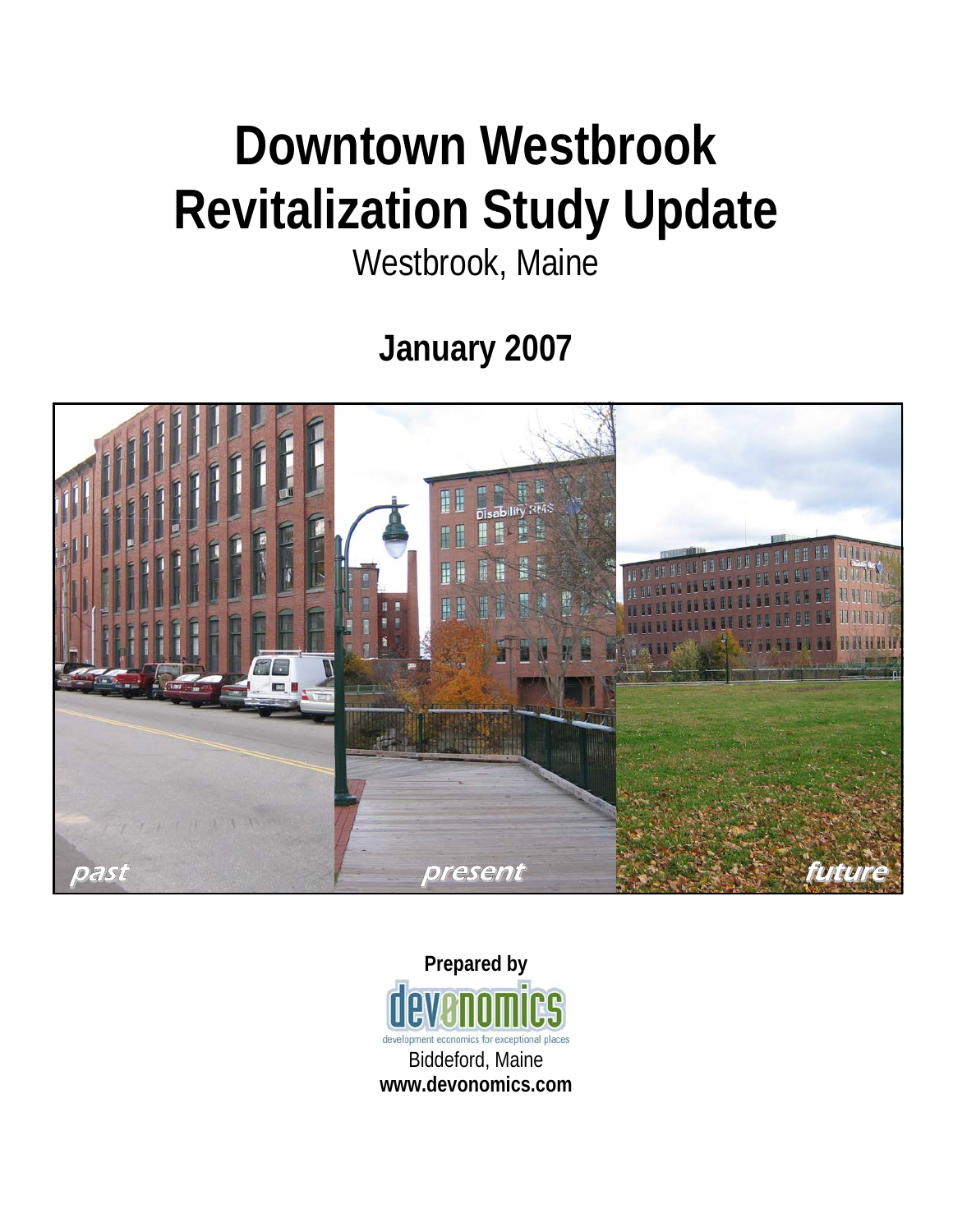## Downtown Westbrook Revitalization Study Update January 2007

## **Table of Contents**

#### Appendix A: Downtown Photo Essay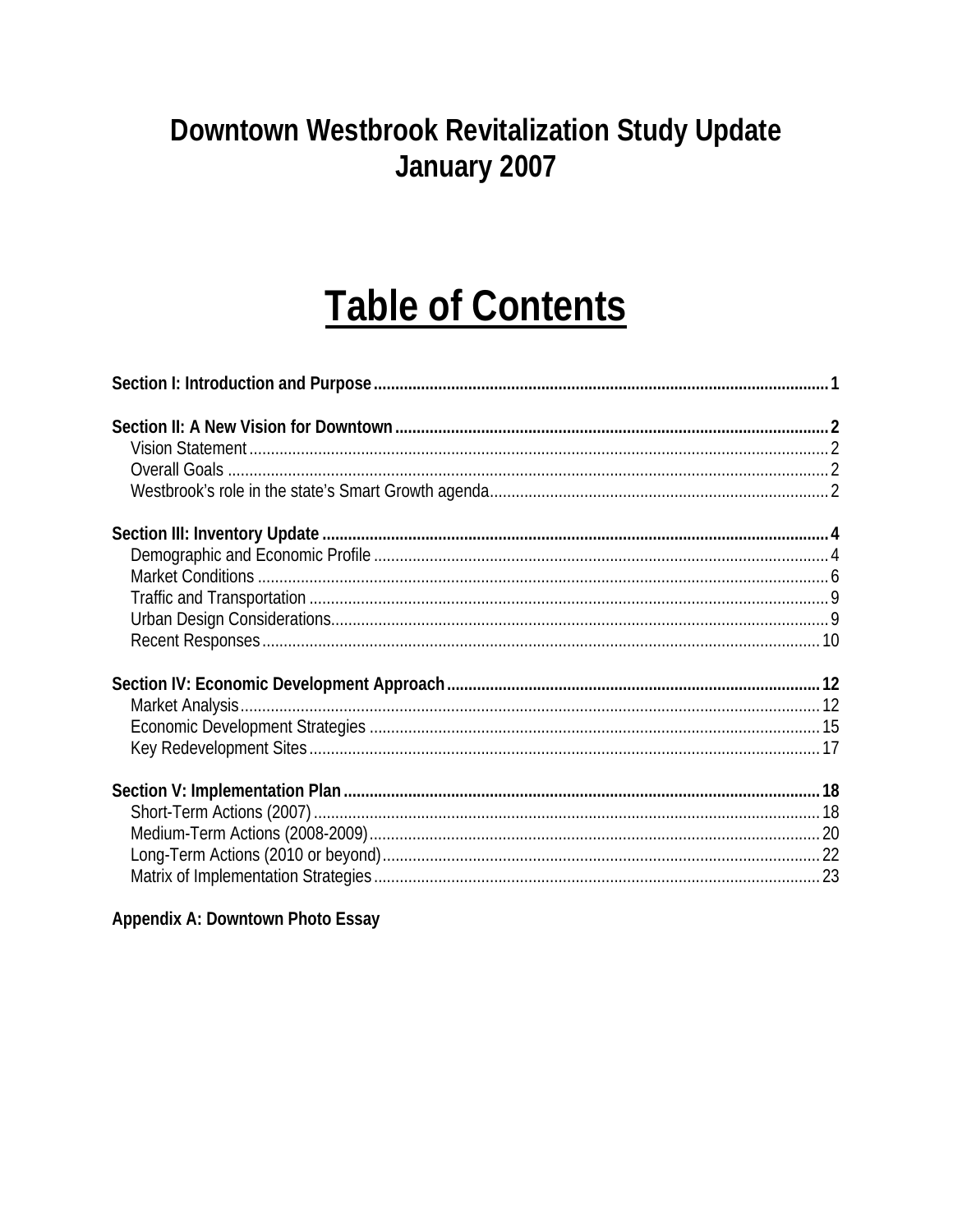### **SECTION I: INTRODUCTION AND PURPOSE**

The City of Westbrook adopted its existing Downtown Revitalization Study in January, 1999. This plan was completed during a much different era in the city, as is clear from reviewing two quotes from the plan's Introduction:

*"Like many city centers in Maine and New England, Downtown Westbrook has seen better days." "The streets are more or less empty and there is little of the activity associated with Downtown life."* 

Eight years later downtown Westbrook faces a much more positive reality. Since the 1999 plan was completed the city and its downtown area have experienced major changes, mostly for the better. Among other things:

- the closure of the Sappi pulp mill has removed a longstanding odor problem from the city;
- rising real estate prices in Portland have driven many artists, artisans and young professionals to find studio and office space in the Dana Warp Mill, as well as housing in the city;
- the construction of the Disability/RMS office building and parking garage on the north side of the Presumpscot River has dramatically changed the face of central business district;
- a Riverwalk trail and related open space improvements have reclaimed the riverfront as an amenity for the downtown area;
- redevelopment plans are underway for the Saccarappa Park site;
- the completion of the Westbrook Arterial and a new Maine Turnpike interchange has greatly improved access to the downtown area; and
- several new retail and dining establishments have opened in the downtown area.

Despite all of these accomplishments, the City of Westbrook acknowledges that there is much more to do to continue. Since so much has changed over the past eight years, the City of Westbrook has committed to put forth a new direction for revitalization activities in its downtown.

This update is envisioned by the City of Westbrook as a framework for current and future redevelopment activities in the downtown area, and not a comprehensive implementation plan. As such, this update focuses on setting a new vision for downtown Westbrook and on broad initiatives for achieving the vision.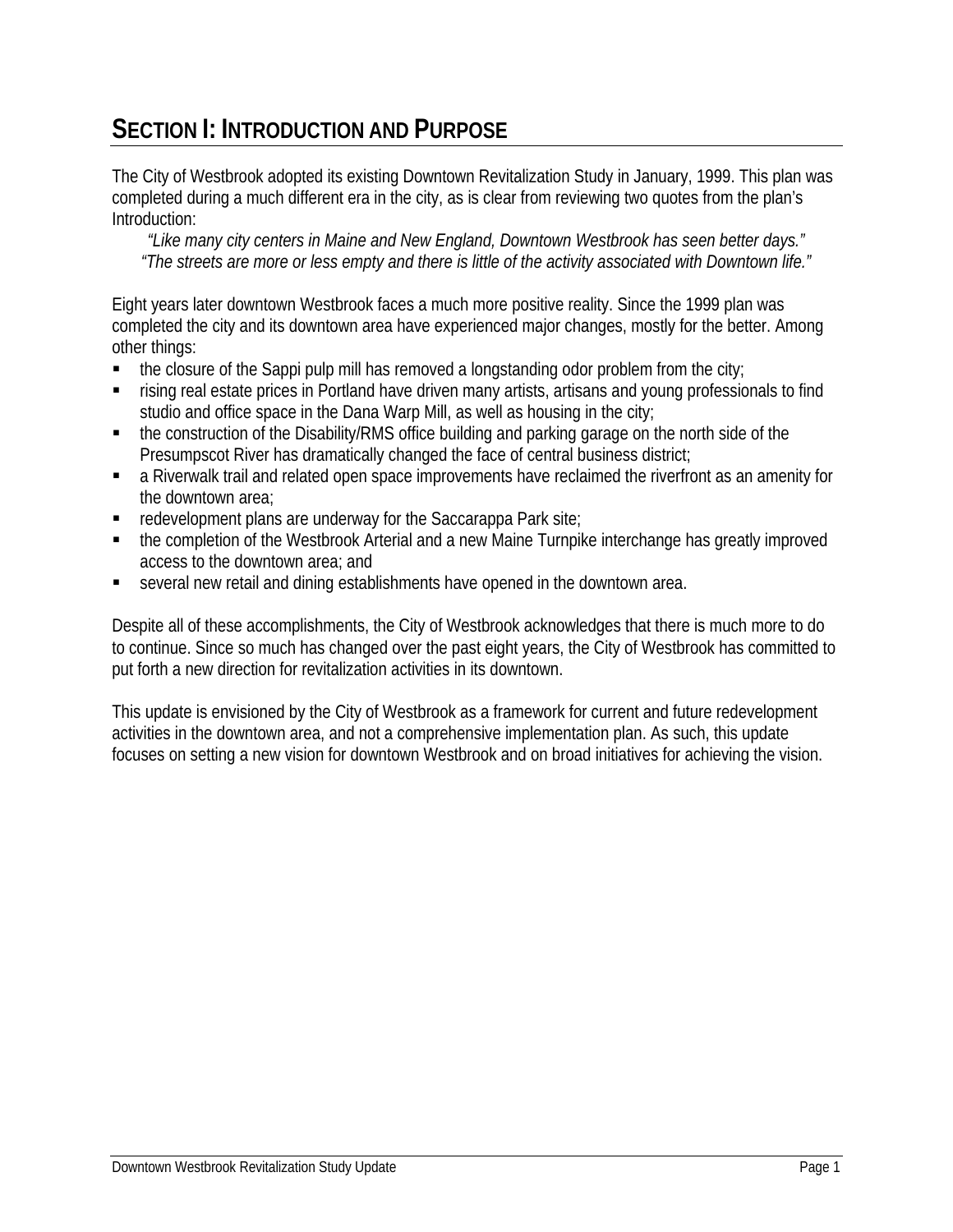#### **Vision Statement**

#### **We envision downtown Westbrook as a vibrant and culturally diverse center for living, working and playing.**

#### **Overall Goals**

- 1. To improve and enhance the downtown as Westbrook's center for commerce, community activities, culture and the arts.
- 2. To preserve and enhance the quality and vitality of neighborhoods adjacent to the Downtown.
- 3. To continue to improve the retail diversity of downtown's economy in activities, uses and businesses.
- 4. To encourage growth and development in the downtown area by redeveloping key sites to ensure their consistency with the larger area.
- 5. To continue efforts to improve and integrate the downtown riverfront.
- 6. To balance the requirements of motorists with the downtown pedestrian environment and the need to improve pedestrian connections between downtown and adjacent neighborhoods.
- 7. To restructure parking arrangements for commercial uses to ensure convenient access for customers.
- 8. To provide a desirable street environment that features well-designed buildings and storefronts, attractive and well-kept storefronts and a welcoming environment for pedestrians.
- 9. To encourage new and innovative planning and development efforts that improve downtown's image as both a local and regional destination.

#### **Westbrook's role in the state's Smart Growth agenda**

State policy in Maine is on the verge of taking a sharp turn towards a Smart Growth agenda, a trend that will have very positive implications for historic service center communities like Westbrook. The basis for this policy shift is *Charting Maine's Future: An Action Plan for Promoting Sustainable Prosperity and Quality Places*, a Brookings Institution study completed in October, 2006. This report, which was commissioned by a partnership between state government and the advocacy group GrowSmart Maine, found that Maine's best path to future economic prosperity is to invest in initiatives that preserve the Maine "brand" identity. This not only includes the preservation and marketing of the state's spectacular wilderness, but also the revitalization of its historic villages and downtowns.

*Charting Maine' Future* found that, while Maine is growing, most of the state's growth is occurring in suburban areas, a trend that challenges both aspects of the Maine brand. Action steps recommended by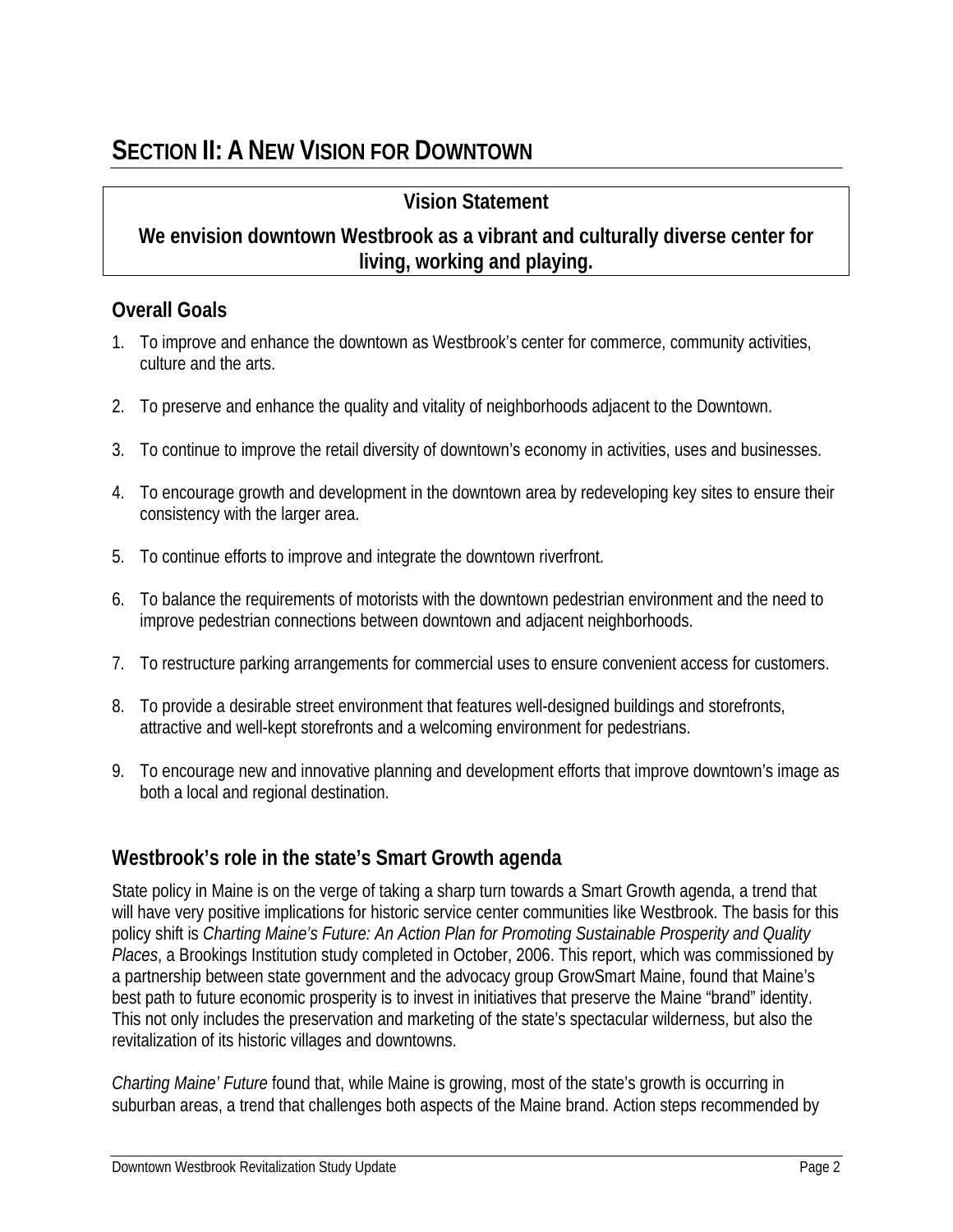the report include a series of state and local governmental reforms combined with strategic investments in community and labor force development. The most intriguing aspect of the report for Westbrook is the recommendation to raise the state's lodging tax by three percent to establish a \$190 million "Maine Quality Places Fund." This proposal, which is likely to be introduced to the Maine Legislature in 2007, would provide funding for downtown revitalization efforts, land conservation, tourism development and recreational access projects.

Regardless of the outcome of this particular initiative, Maine's current leadership recognizes the importance of its historic downtowns and is likely to provide strong support for downtown revitalization efforts in places like Westbrook. With this in mind, Westbrook should think big about the future of its downtown, as state funding for major downtown improvements is likely to become available in the coming years.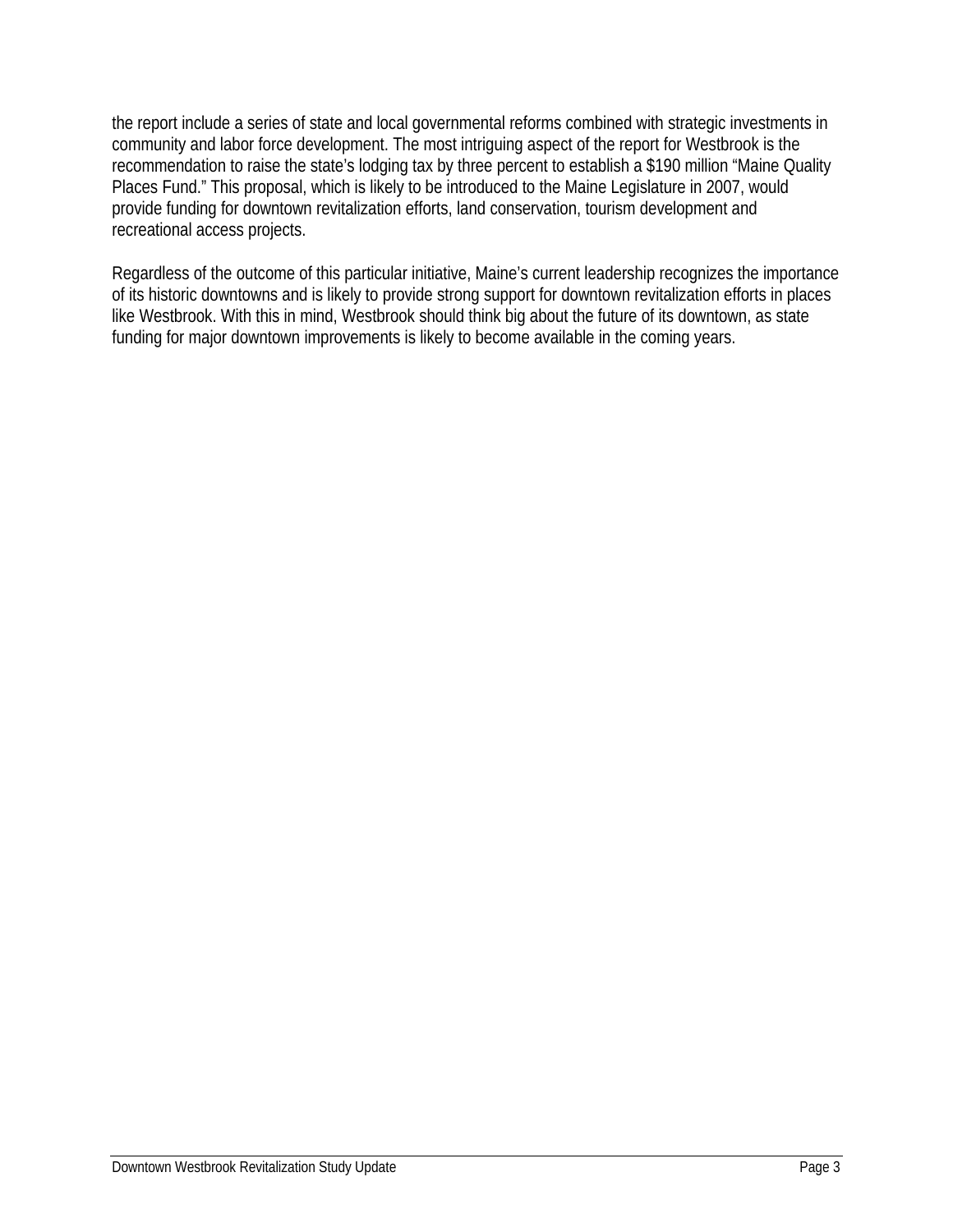## **SECTION III: INVENTORY UPDATE**

#### **Demographic and Economic Profile**

Downtown Westbrook strives to again serve as the primary retail, commercial and cultural center for the City of Westbrook. As outlined in Section IV, the City's base of residents and employees in fact serves as the primary trade area for Downtown businesses. For this reason, a review of demographic trends and a future outlook is needed to lay the groundwork for the subsequent Market Analysis.

#### **Demographics**

After experiencing virtually no population growth from 1990 to 2000, Westbrook has again begun to grow. According to estimates by the Greater Portland Council of Governments (GPCOG), Westbrook gained about 400 residents from 2000 to 2005. More promisingly, GPCOG projects that Westbrook's population will increase by more than 1,200 between 2005 and 2025, putting the city back on a growth track.





As of the 2000 Census, Westbrook remained a relatively working class community, particularly in its inner-ring neighborhoods. Data from the 2000 Census show that the city's Median Household Income was \$37,873, far lower than the Portland MSA median of \$44,707. Census data also showed that 31 percent of Westbrook's households earned less than \$25,000 per year.

The map to the left shows the distribution of households earning below \$25,000 per year from the 2000 Census. In Downtown and its surrounding Census blockgroups, more than 35 percent of households earned less than \$25,000, and the median household income levels were \$31,000 or less. By comparison, the median household income levels in outlying areas such as Pride's Corner and the Route 25 West corridor exceeded \$50,000.

Looking at Westbrook's age profile, about 25 percent of its residents are under the age of 20 and 15 percent are 65 or older. The population of children is heavily concentrated in close-in neighborhoods; 39 percent of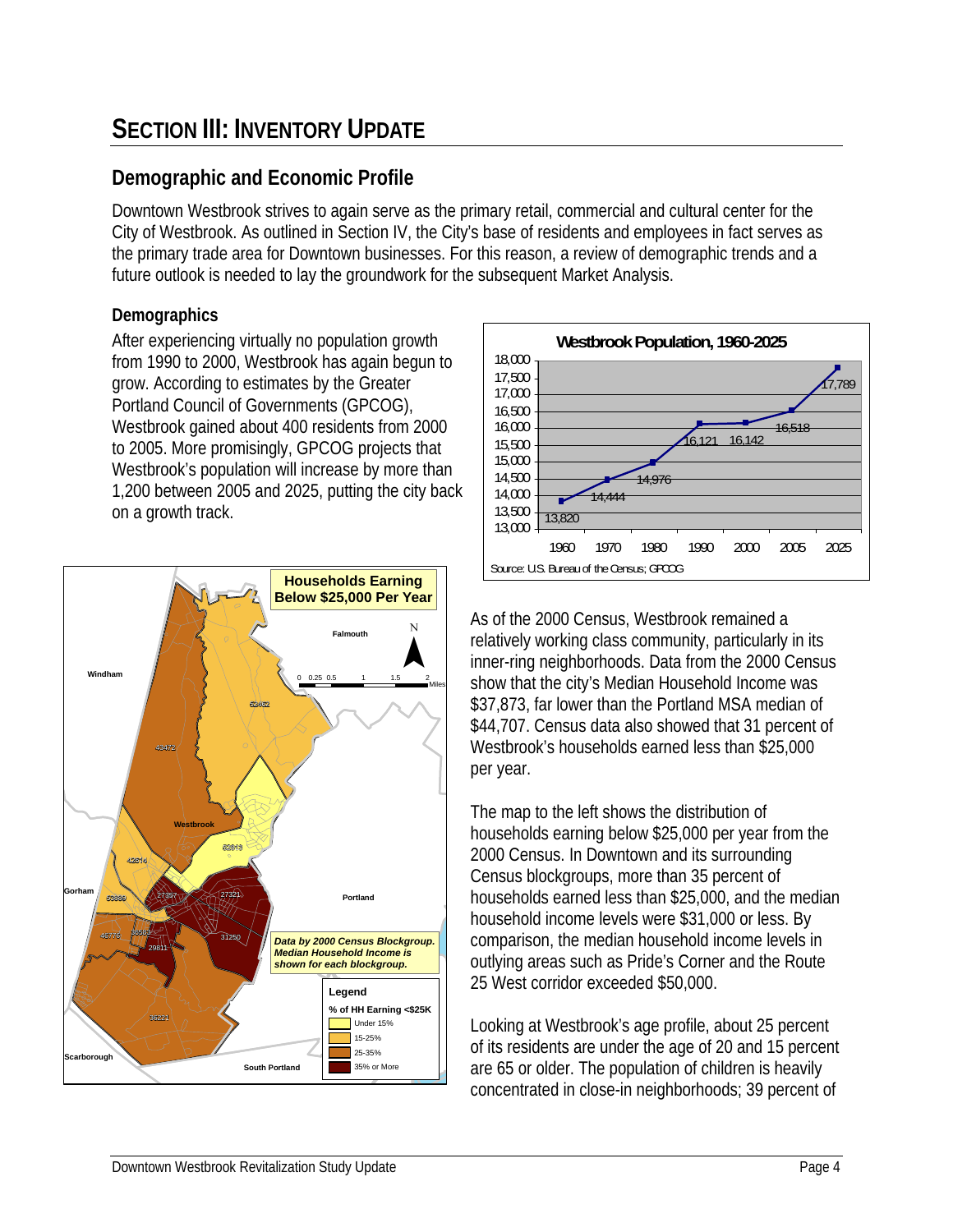the population under 20 lives in these areas. Conversely, just 29 percent of seniors live in the downtown area. The highest share of seniors lives in the Methodist Road corridor and the area east of Cumberland Mills.

Westbrook has a very high share of renter households; 40 percent of all households rent their units. As the map to the right shows, renters are very heavily concentrated in downtown-area neighborhoods.

#### **Economic Profile**

Westbrook has long been a secondary employment center in the Portland region, though its days as a paper mill town are largely in the past. Today Sappi Fine Paper, the successor to S.D. Warren, only employs 450 people at its facility in the Cumberland Mills area. Today's major employers in Westbrook such as IDEXX Laboratories, Disability RMS and UNUM are largely in professional and technical fields.

The following table shows Maine Department of Labor data for Westbrook for 2001 and 2005.



|                                            |        |        |                |          | % of MSA |       | Loc. Quotient |      |
|--------------------------------------------|--------|--------|----------------|----------|----------|-------|---------------|------|
| <b>Industry Category</b>                   | 2001   | 2005   | Num Chg        | $%$ Chg  | 2001     | 2005  | 2001          | 2005 |
| Construction                               | 968    | 912    | $-56$          | $-5.8%$  | 9.7%     | 8.5%  | 1.69          | 1.39 |
| Manufacturing                              | 2,777  | 1,823  | $-954$         | $-34.4%$ | 15.6%    | 12.1% | 2.72          | 1.99 |
| <b>Trade, Transportation and Utilities</b> | 3,003  | 3,702  | 699            | 23.3%    | 6.9%     | 8.3%  | 1.20          | 1.36 |
| Information                                | 143    | 221    | 78             | 54.5%    | 2.7%     | 4.5%  | 0.47          | 0.74 |
| <b>Financial Activities</b>                | 824    | 865    | 41             | 5.0%     | 5.2%     | 5.5%  | 0.91          | 0.90 |
| <b>Professional and Business Services</b>  | 818    | 1,219  | 401            | 49.0%    | 3.8%     | 5.6%  | 0.67          | 0.92 |
| <b>Education and Health Services</b>       | 1.078  | 1.744  | 666            | 61.8%    | 2.6%     | 3.8%  | 0.46          | 0.63 |
| Leisure and Hospitality                    | 527    | 607    | 80             | 15.2%    | 2.8%     | 3.0%  | 0.49          | 0.50 |
| <b>Other Services</b>                      | 280    | 268    | $-12$          | $-4.3%$  | 5.5%     | 5.0%  | 0.96          | 0.82 |
| <b>Public Administration</b>               | 125    | 124    | $\blacksquare$ | $-0.8%$  | 2.5%     | 2.4%  | 0.43          | 0.39 |
| <b>Total</b>                               | 10,543 | 11,485 | 942            | 8.9%     | 5.7%     | 6.1%  | 1.00          | 1.00 |

From 2001-2005 Westbrook added 942 jobs, representing an 8.9 percent increase. During this period, Westbrook increased its share of the Portland region's job base from 5.7 to 6.1 percent. Employment in Westbrook, as measured by location quotients (the comparison of the city's share of regional employment for each sector), is heavily concentrated in blue-collar sectors: Manufacturing, Construction and Trade, Transportation and Utilities sectors. Despite its high concentration Manufacturing employment in Westbrook dropped sharply from 2001-2005, as the city lost more than one-third of such jobs. In the meantime, location quotients for Information and Professional and Business Services both jumped considerably between 2001 and 2005, indicating growth in these white-collar sectors.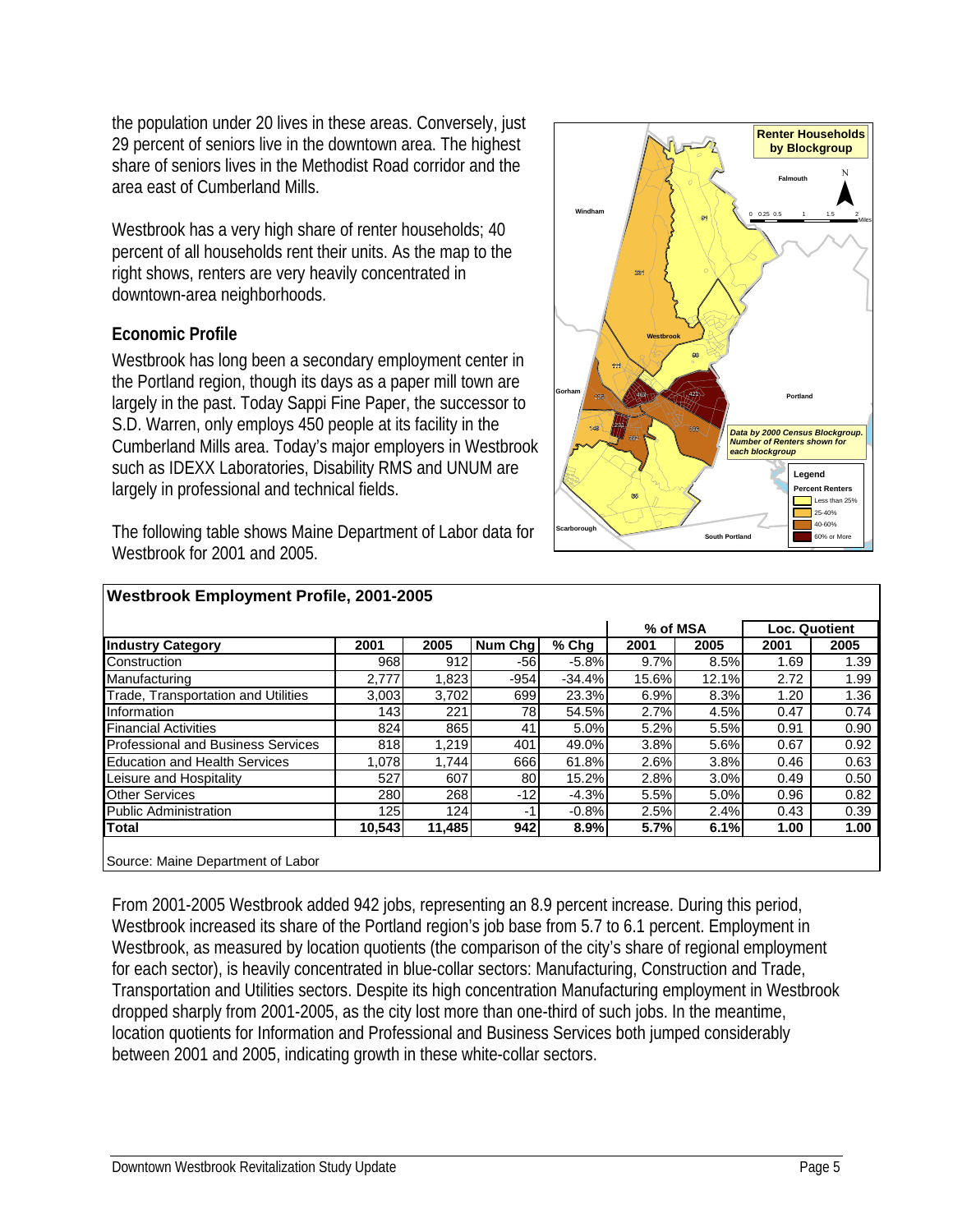Westbrook's resident unemployment rate has historically tracked very evenly with that of the Portland MSA; both the city and region have been well below statewide rates for many years. Since bottoming out in 2000, though, Westbrook's unemployment rate has climbed each year, reaching 4.2 percent in 2005. This rate is well above the regional rate of 3.6 percent.

The fact that Westbrook has experienced rising unemployment in the midst of strong job growth suggests that most of the jobs being created in the city are filled by residents of other municipalities.

The most recent commuting statistics available for Westbrook are from the 2000 Census, and these figures bear out the disconnect between



Westbrook's resident labor force and its job base. In 2000, just 26 percent of Westbrook's working residents worked in the city while 50 percent commuted to jobs in either Portland or South Portland. Also, Westbrook residents only accounted for 21 percent of people employed within the city limits.

#### **Trends and Outlook**

The City of Westbrook is in the midst of a residential and economic growth cycle that is expected to continue for the foreseeable future. Unlike many other locations across the United States, the loss of manufacturing jobs in Westbrook has not been replaced with low-wage retail and personal service jobs, but rather with higher-paying professional and technical jobs. While this trend has boosted the city's economic base, it has not necessarily led to economic improvements for its resident population, the majority of which works outside of Westbrook.

#### **Market Conditions**

#### **Regional Trends**

Since 2000 the Portland Metropolitan Statistical Area (MSA) has experienced a strong economic growth period, with personal income, employment and earnings all growing at much stronger rates than were experienced during the 1990s. The region's population has increased by 1.5 percent annually since 2000, a reasonably strong growth rate for the Northeastern U.S. On the downside, regional earnings per job have only shown a modest increase, a fact that is indicative of the regional shift to a retail and service economy. On a regional level, both the housing and commercial



real estate markets have shown strong expansion over the past several years. According to data compiled by the Greater Portland Council of Governments (GPCOG), there were 19,767 new housing units permitted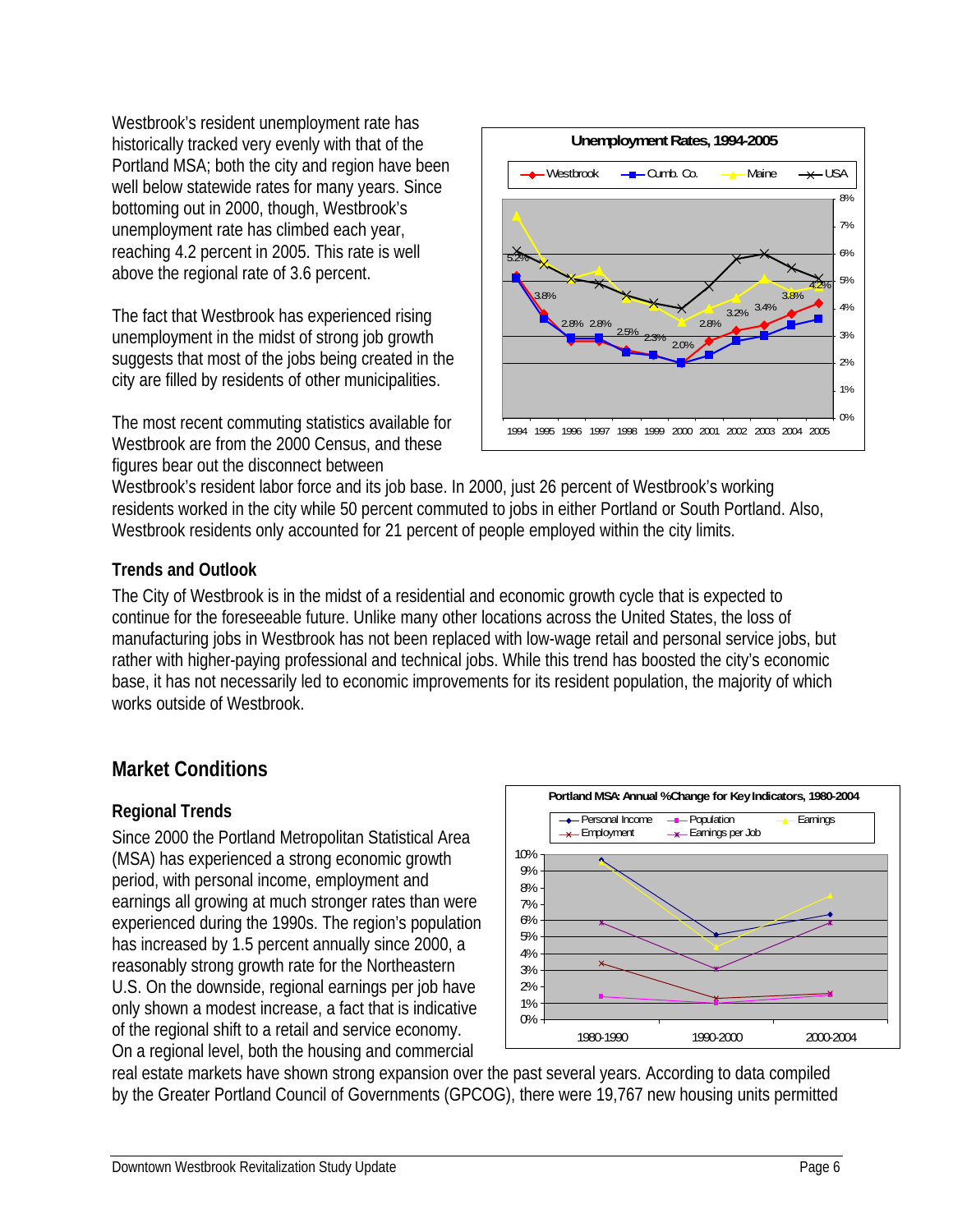in Cumberland and York Counties between 2000 and 2005, an average of 3,294 per year. Home sale prices have climbed steeply over this period as well. The statewide median home sale price, as reported by the Maine State Housing Authority increased from \$109,900 in 2000 to \$184,000 in 2005, an increase of 67 percent. Cumberland County's median price for 2005 was the highest in the state at \$239,900.

The regional office and retail markets have also shown strong growth. Commercial broker RAM Harnden reports that, from 2002-2004, the net change in occupied office space in the region was 492,000 square feet. All of this growth occurred in suburban locations; Downtown Portland showed no growth during this period. RAM Harnden reports that the retail market has shown substantial growth as well, adding more than 300,000 square feet from 2001-2004, with several large new developments coming on-line since then in suburban locations.

#### **Office/Professional Service**

Downtown Westbrook has experienced substantial growth in its office market in recent years, with growth driven largely by build-to-suit projects for anchor tenants. The most prominent new building is One Riverfront Plaza on Bridge Street. This building, which is anchored by Disability RMS, contains 125,000 square feet of space and is fully leased. Other recent developments include the renovation of 907 Main Street by Ethos Marketing and the new Maine Medical Partners building currently under construction at the corner of Cumberland Street and Harnois Avenue.

According to commercial brokers active in the market all of these developments have been driven, at least in part, by the lack of affordable space in Portland. Rental rates for new office space in Westbrook are in the range of \$14-15 per square foot, net of expenses, compared with about \$18-20 in downtown Portland. Though older office spaces in Westbrook rent for considerably less (about \$9-12 per square foot) these spaces tend to be very small and located in buildings lacking modern amenities. Brokers believe that future office growth in Westbrook will be driven by firms relocating from Portland (like Disability RMS and Ethos) and by medical offices, responding to continued population growth in the western suburbs.

#### **Creative Economy**

Spurred largely by the success of the Dana Warp Mill, Westbrook has become a new center for creative economy activity. Ten years ago the 250,000 square foot mill was largely vacant and was home to a handful of mostly industrial tenants paying as little as a dollar per square foot in rent. Improvements to the building, combined with the lack of affordable space for arts and creative users in Portland, have driven demand from a variety of sources. Current Mill tenants include artists, woodworkers, specialty retailers, dance studios, photographers, graphic designers, nonprofits and a theater company's rehearsal studio.

Today the Mill is 90 percent occupied, with tenants paying about below \$10 per square foot in rent. With the Mill nearly out of space, there is very likely to be demand among creative economy users to find affordable space in other nearby locations. While Westbrook does not have any other mill spaces that are available for such uses, there are several industrial and commercial buildings in downtown that could prove appealing to these types of businesses. However, given the price sensitivity of these users, renovation costs will need to be kept low and/or subsidized to ensure the viability of developments aimed at creative economy users.

Another project on the horizon is the potential acquisition of the shuttered St. Mary's Church property by a non-profit group seeking to possibly convert it into a performing arts center. This use would spur significant interest in Downtown Westbrook and would likely drive demand for related arts, retail and residential uses.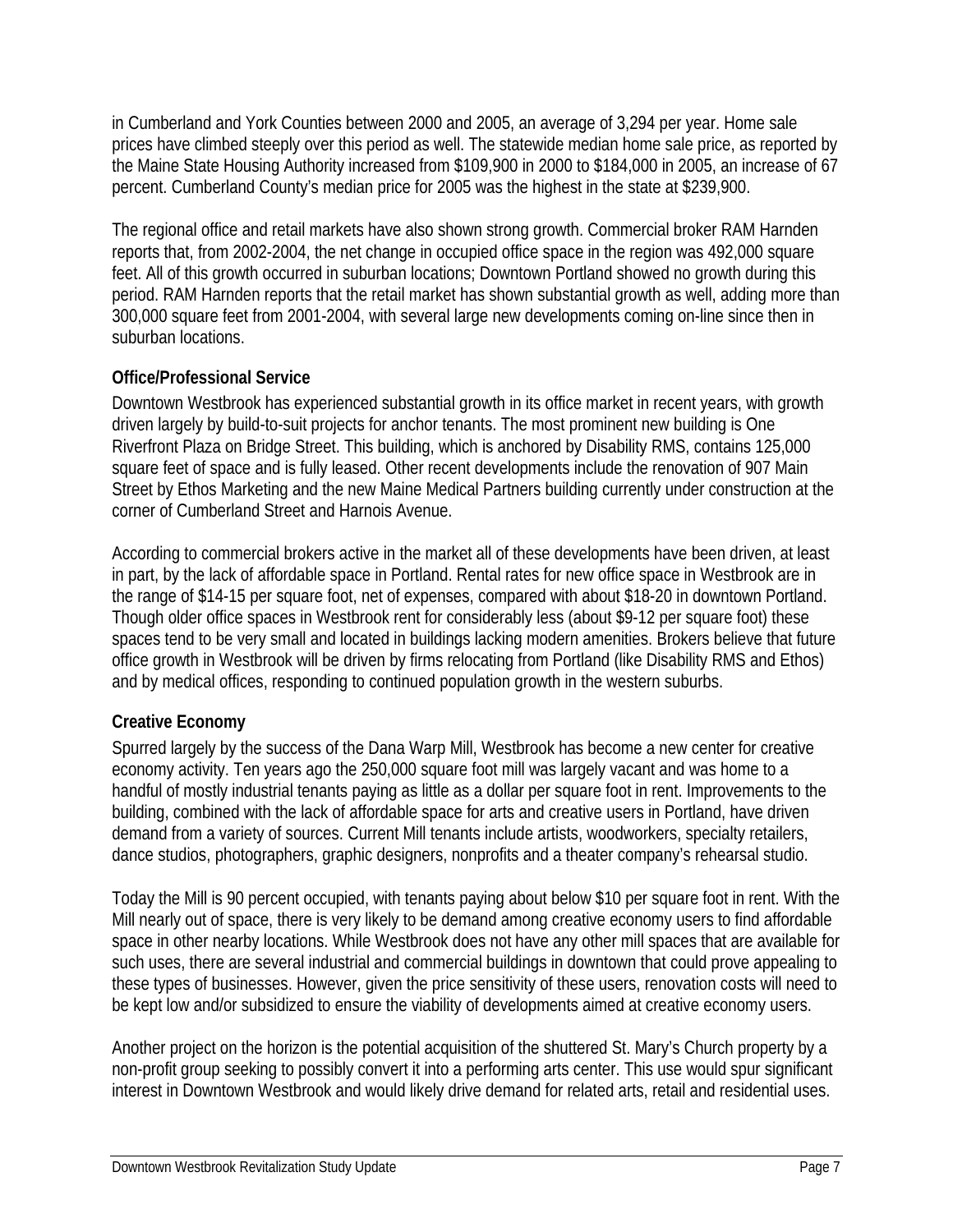#### **Housing**

Due in large part to the demolition of many historic buildings during the urban renewal period in the 1960s and 1970s, traditional upper floor downtown housing is largely absent from Westbrook. There are, however, many residential units along Main Street's eastern stretches, between Stroudwater Street and Cumberland Mills. There are also very densely built residential neighborhoods located very close to Main Street that are physically separated from Downtown. The Frenchtown neighborhood sits just across the Presumpscot River from Main Street, but its two bridges at Bridge and Cumberland Streets are a mile apart, making access difficult. On the southern side of Main Street, William S. Clarke Drive presents a daunting barrier for pedestrians to cross.

Downtown area neighborhoods have, to date, remained remarkably stable. Many homeowners in these areas have lived in Westbrook for decades and turnover has been relatively modest, according to local realtors. However, as residents in these neighborhoods continue to age in place, there is likely to be much more turnover in the coming years and these neighborhoods' combination of historic charm and affordability will make them attractive to young households that cannot afford housing in similar neighborhoods in Portland and South Portland. Another driver of housing is the job base in Westbrook itself. As more professionals work in the city, there should be increased demand for housing located within walking or biking distance from downtown.

In addition several nonprofits have been actively building and renovating workforce and senior housing in the downtown Westbrook area. People's Regional Opportunity Program (PROP) has built or rehabbed 24 units for working families along Brown Street, and reports strong demand for more such units, especially for smaller one-bedroom units for childless couples or people living alone. The Westbrook Housing Authority has had several successful projects, including the re-use of the old High School as senior housing and a workforce housing development on Bridge Street across from the Dana Warp Mill. Both of these nonprofits are continuing to pursue workforce and senior housing developments in Westbrook.

#### **Retail and Dining**

Eight years ago, much of downtown Westbrook's ground-level retail inventory was either vacant or underutilized. Retail space on Main Street could be had for as little as \$2 per square foot. The 1999 Downtown Revitalization Study set very modest goals for retail, including attracting just one "quality" restaurant and trying to attract resale businesses.

With the arrival of many new employees in the downtown area and the improvement of surrounding residential areas, the retail market has far exceeded the hopes of the 1999 plan. Rents have climbed into the \$10-13 range. Hannaford opened a full-service supermarket on the former Weyerhaeuser site on the eastern edge of Downtown. Several new restaurants have opened, including Chicky's Fine Diner, Burrito, Portland Pie Company and Fajita Grill. Despite these successes, there are still many vacant storefronts in Downtown Westbrook and few new storefront retailers have come to the area.

With continued growth expected among office and creative economy businesses, as well as in the resident market, there should be additional demand for personal and business services uses, as well as from small, regionally-oriented boutiques. All of these activities support what *Downeast* Magazine recently trumpeted as "Westbrook's New Groove."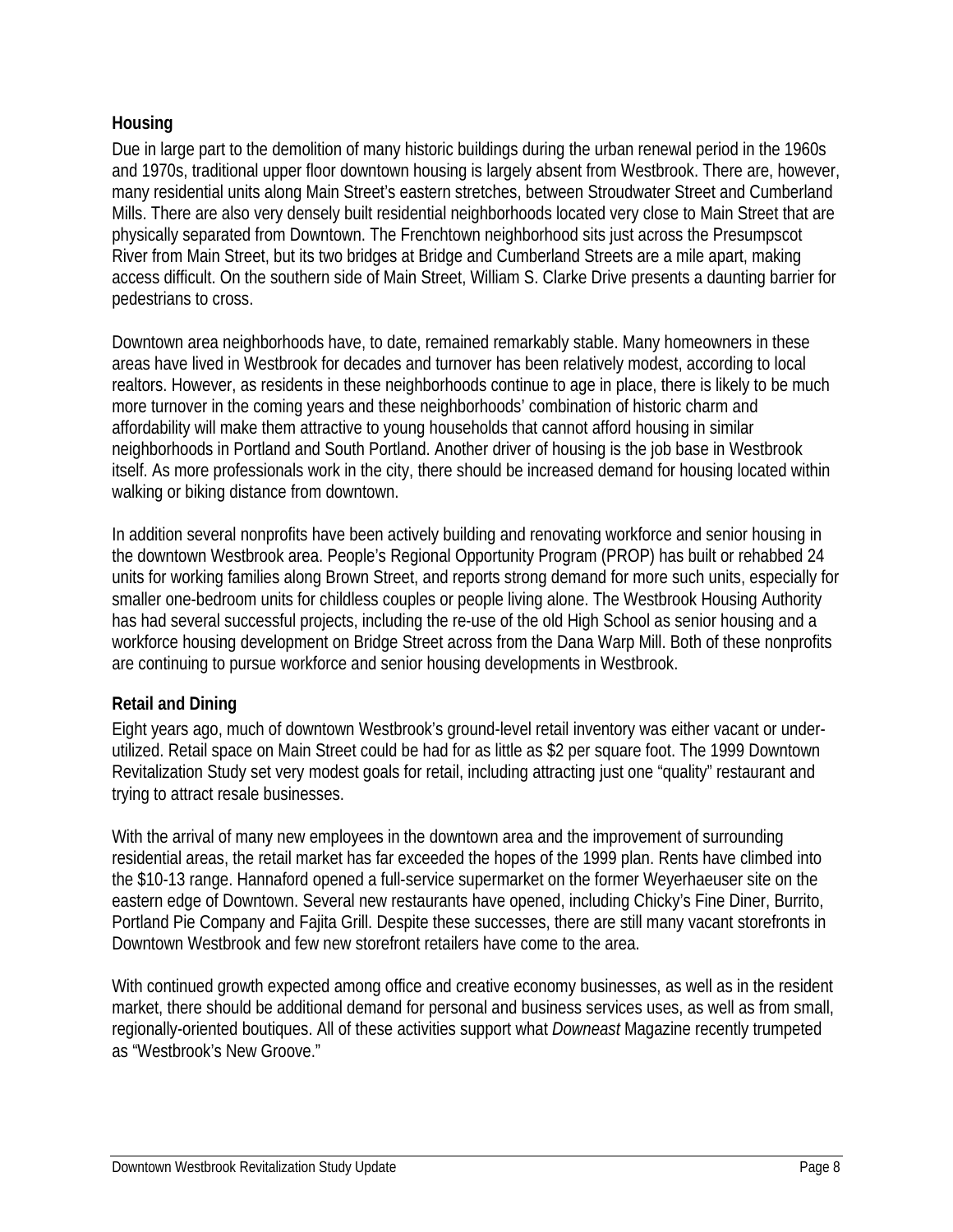#### **Traffic and Transportation**

Discussions with stakeholders, the Mayor's Economic Development Committee and city staff about traffic revealed that traffic and transportation issues in Downtown Westbrook present stumbling blocks, but not major obstacles to continued revitalization efforts. Concerns related to traffic and transportation that need to be addressed include:

#### **Parking**

The parking shortage identified in the just-completed *Westbrook Downtown Parking Study/Management Plan* is not an immediate problem. There is support for the future construction of a parking garage, but only if it makes economic sense. The general consensus is that management of parking is probably sufficient for the short term.

The one problem spot in need of immediate attention is the area around the Dana Warp Mill, where parking and access issues have reached a critical point. Off-street parking is very limited in this area, causing many mill tenants and visitors to park on nearby residential streets. This problem is further compounded by the City's winter on-street parking ban, which affects both residents and businesses.

#### **Traffic**

Only a few areas in Downtown Westbrook have traffic problems that are in need of addressing. First and foremost is the Bridge Street area, between Main Street and the Dana Warp Mill. The juxtaposition of the angled parking, narrow street, and volume of traffic make this a very difficult location. Another problem spot (though at particular times) is at Dana Court, when vehicles exiting the One Riverfront Plaza parking garage must turn left into traffic. Another spot in need of attention is the Cumberland Mills area, where the current configuration of one-way streets is acknowledged to be a problem, and currently under study by the Me. DOT.

#### **Transit and Pedestrian Access**

The present transit system in Westbrook is very poor and few people use the Metro bus system today. The lack of bus shelters is a glaring need that Metro, together with the City needs to address. Another potential need is for express commuter bus service from Westbrook to Downtown Portland. Such a facility is only desired by stakeholders if it supports businesses that contribute to downtown's growth.

Pedestrian linkages between Main Street and surrounding areas are very poor. Better connections are needed to residential neighborhoods, both across William Clarke Drive and the Presumpscot River. The City is already pursuing a phased plan to enhance pedestrian access across William Clarke Drive, which should begin in 2007 and be completed by 2010. Residents of Frenchtown would very much like to see a pedestrian bridge connecting their neighborhood to Riverbank Park, but this is likely to be a very costly project.

#### **Urban Design Considerations**

Urban design issues were considered by stakeholders, the Mayor's Economic Development Committee, city staff and the consultant. There is a consensus from all parties that Downtown Westbrook suffers from an image problem, both internal and external. Two particular items were cited:

• Visual image needs to be improved: streetscaping and parks are in need of investment and better maintenance;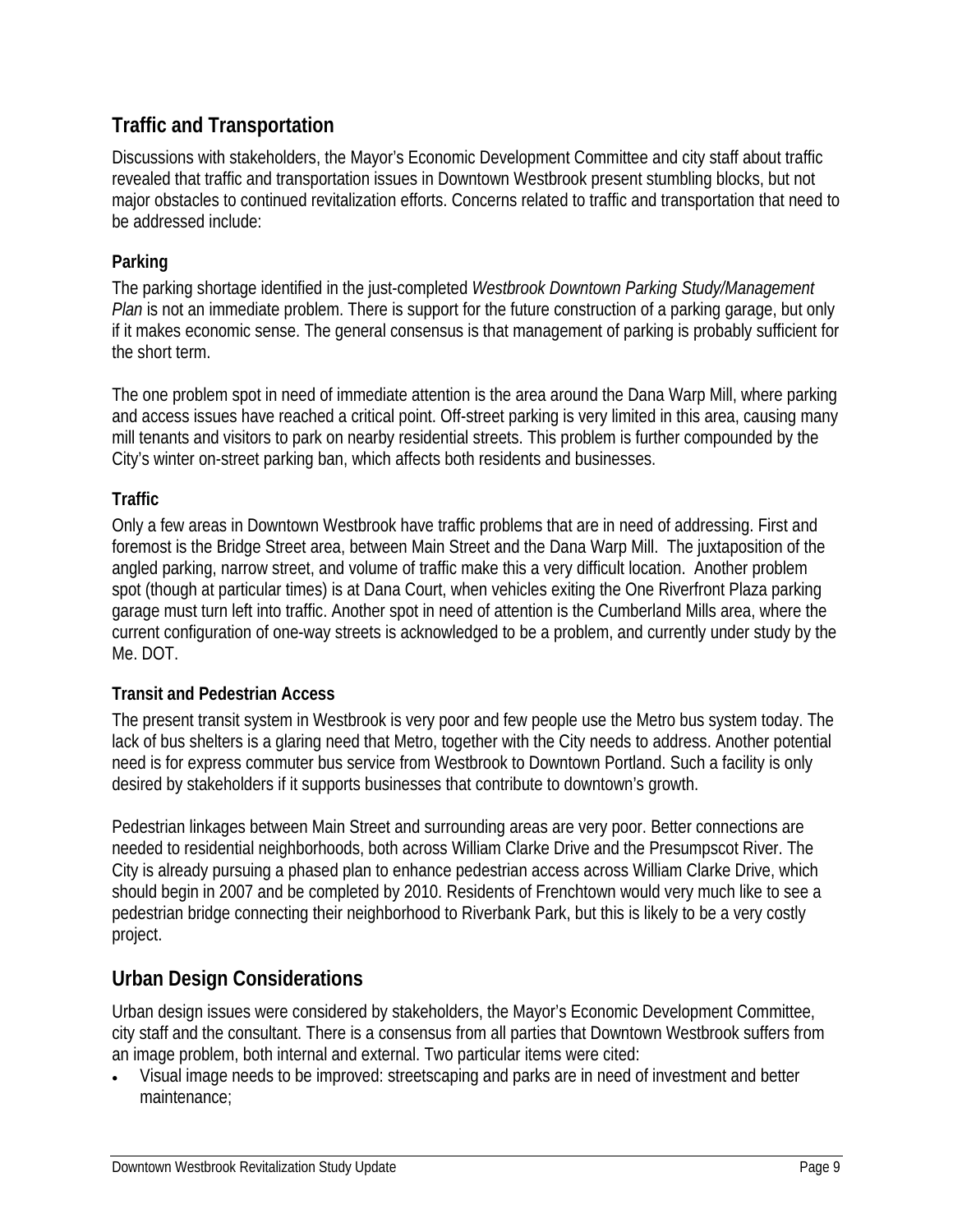• Stronger zoning/regulation is needed to ensure that new development occurs in a manner that reinforces the vision for downtown.

After conducting a walking tour of downtown, the consultant prepared a "photo essay" outlining urban design issues in need of consideration by the City of Westbrook. This essay is included as Appendix A. Its findings are as follows:

- Gateways into the downtown area are uneven from a design perspective and do little to announce to visitors that they have arrived in Downtown Westbrook. In addition to arrival and wayfinding signage, better regulation of development is needed at gateways to strengthen the arrival experience into downtown.
- Streetscaping is inconsistent and often poorly maintained. The presence of many continuous curb cuts blurs the line in many locations between pedestrian and vehicular territory. Also, the poor quality of many sidewalks presents a subpar image for Westbrook.
- Better pedestrian connections are needed both within Downtown and between Downtown and nearby neighborhoods. In particular, stronger connections are needed between Main Street and William Clarke Drive to allow for easier access to the Hannaford supermarket and to the neighborhoods across William Clarke Drive from Downtown. As well, the abandoned rail line along the eastern edge of Downtown could be an important connection that ties Westbrook into the regional trail network.
- The design features of existing sites and buildings in Downtown Westbrook do not fit with the typical notion of what constitutes a downtown area. Features like suburban-scale setbacks, parking in front of buildings, one-story buildings with no windows, unregulated edges and unattractive public spaces take away from Downtown's potential.

These concerns can be addressed in a variety of ways, including zoning changes, design standards, public investments and regional cooperation.

#### **Recent Responses**

Over the past few years the City of Westbrook has taken a number of actions that have contributed to the improvement of its downtown. This section briefly summarizes these responses.

#### **Capital Investments**

The City of Westbrook has undertaken a number of recent improvements that have boosted both the appearance and functionality of its downtown. Most notable among these has been the city's investment in its Riverwalk Trail. The boardwalk along the Presumpscot River has become an attractive amenity for the city, particularly among office workers and local residents.

Another significant investment was the public financing of the construction of the One Riverfront Plaza parking deck. The addition of this deck was absolutely essential to the completion of the new office building. However, due to agreements with the building's primary tenant, this deck is now dedicated for private use.

Finally, the City of Westbrook has lent \$985,000 from its Revolving Loan Program to help businesses locate or expand in the city since 2001. Several of these loans have gone to support creative economy business ventures, including Bakery Photographic and Maine Dovetails.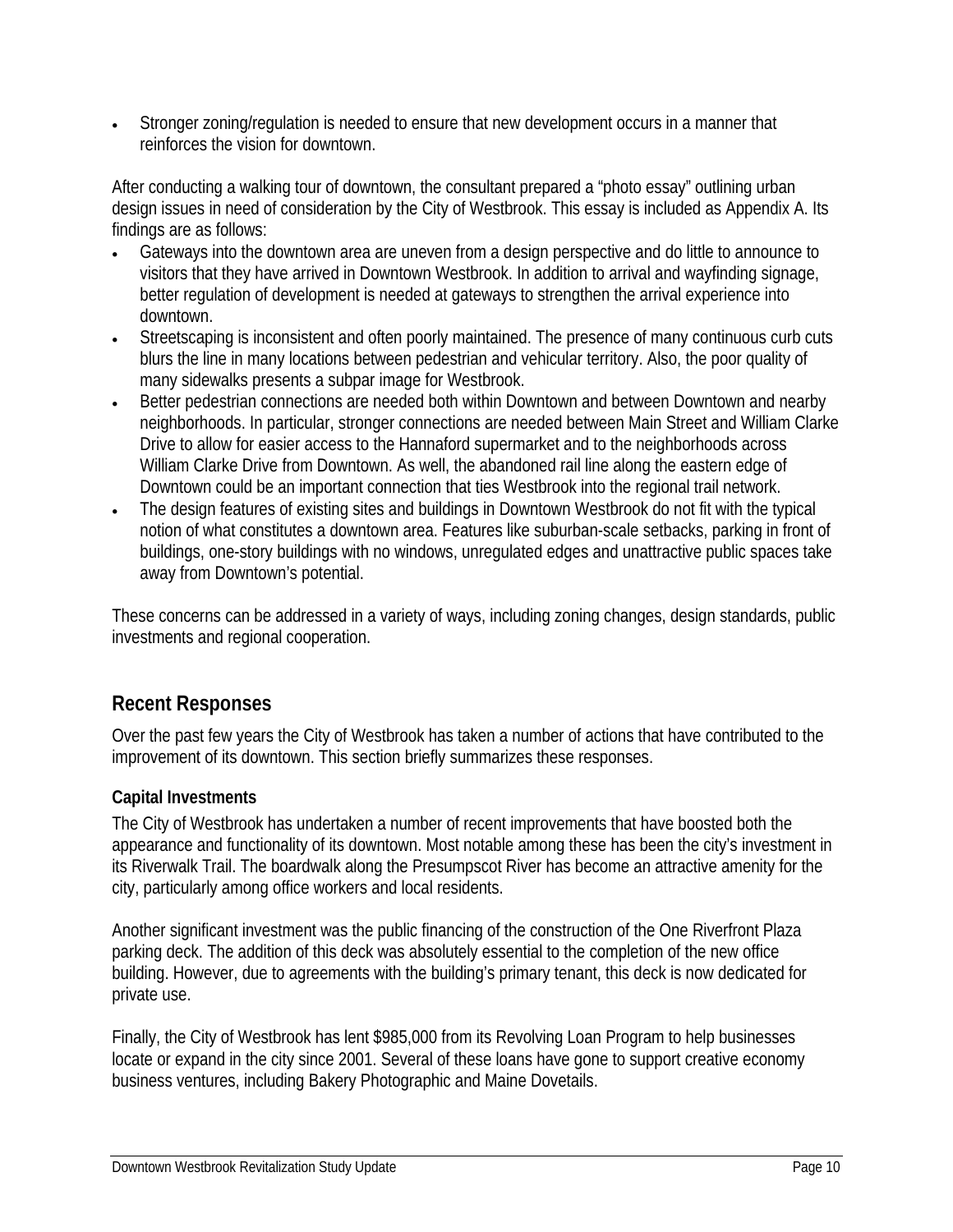#### **Regulatory Responses**

As this plan was being prepared, the City of Westbrook was actively considering two changes to its zoning ordinance that would begin to address some of the urban design considerations outlined above. These two proposed zoning changes are summarized below.

- **Downtown Housing Overlay** This overlay, which would only apply to the core area of downtown (between Spring and Saco Streets) would offer two significant incentives for high-density housing development: 1) a residential density of one unit per 500 square feet of site area (up to 87 units per acre); and 2) relaxed parking requirements that stipulate either one space per dwelling unit (on or offsite) or a fee-in-lieu to help the city fund a municipal parking structure in this section of downtown.
- **Village Overlay Update** Proposed changes to the existing village overlay zone would strengthen the city's ability to help preserve historic downtown buildings and to further regulate the compatibility of new development with historic buildings.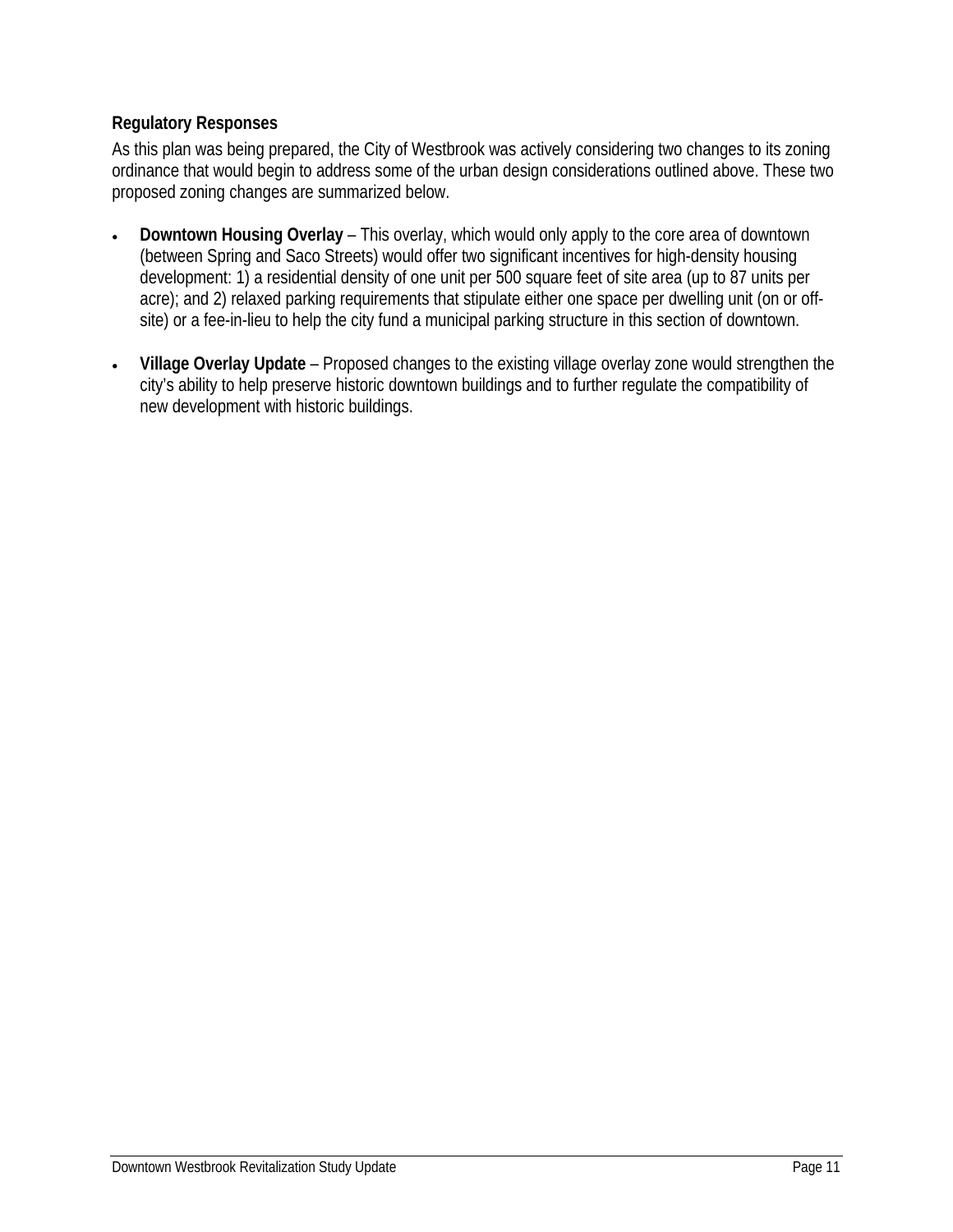## **SECTION IV: ECONOMIC DEVELOPMENT APPROACH**

#### **Market Analysis**

The 1999 Downtown Westbrook Revitalization Study identified three sources of customers for downtown Westbrook businesses: 1) residents of Westbrook plus Sagamore Village in Portland and part of South Windham; 2) downtown workers; and 3) workers in other sections of Westbrook. Since the 1999 plan was much more oriented towards reinforcing downtown's role as a community center for goods and services, it did not examine downtown's potential for capturing demand from the larger region.

In re-examining the current and potential future role of downtown Westbrook during this planning process, the Mayor's Economic Development Committee, agreement was reached that downtown Westbrook serves three distinct trade areas:

- 1. City of Westbrook residents
- 2. Downtown Commuters and Through-Commuters
- 3. Other Portland Metropolitan Statistical Area residents

Each of these three trade areas is analyzed below.

#### **City of Westbrook**

Downtown Westbrook continues to fill its historic role as a destination for personal services, banking, professional offices and convenience goods for the population of the entire city. Most customers who use Westbrook for this purpose are residents of the city. As of the 2000 Census, there were 16,142 residents living in the City of Westbrook in a total of 6,863 households. Estimates by GPCOG state that the city's population increased to 16,518 in 2005. If the average household size remained the same as in 2000, there would now be 7,022 households in the City of Westbrook. GPCOG reports the city's median household income for 2005 as being \$42,219.

As illustrated by the map on Page 4, income levels are very unevenly distributed throughout Westbrook, with the northern portions of the city have far higher median household income levels than the central and southern portions. However, as housing units in older neighborhoods turn over, new residents tend to have higher income levels than those they are replacing.

Westbrook has a fairly even age distribution that more or less matches that of the Portland MSA. The only significant variation is that Westbrook has a slightly higher share of residents 65 or older than does the MSA and a correspondingly lower share of residents aged 35- 54. Westbrook does have a much lower income structure than the region, though, as more than 63 percent of its households earned below \$50,000 in 2000.

#### **Age & Income Profile, 2000 Census City of Westbrook**

|                              | <b>Number</b> | <b>Percent</b> |
|------------------------------|---------------|----------------|
| <b>Age of Population</b>     |               |                |
| Under 18                     | 3,765         | 23.3%          |
| 18-34                        | 3,521         | 21.8%          |
| 35-54                        | 4,904         | 30.4%          |
| 55-64                        | 1,454         | 9.0%           |
| $65+$                        | 2,498         | 15.5%          |
| <b>Total</b>                 | 16,142        |                |
| <b>Household Income</b>      |               |                |
| Under \$25,000               | 2,119         | 30.9%          |
| \$25,000-49,999              | 2,233         | 32.6%          |
| \$50,000-74,999              | 1,517         | 22.1%          |
| $\overline{375,000}$ -99,999 | 613           | 8.9%           |
| \$100,000+                   | 373           | 5.4%           |
| <b>Total</b>                 | 6,855         |                |
| <b>Median HH Income</b>      | \$37.873      |                |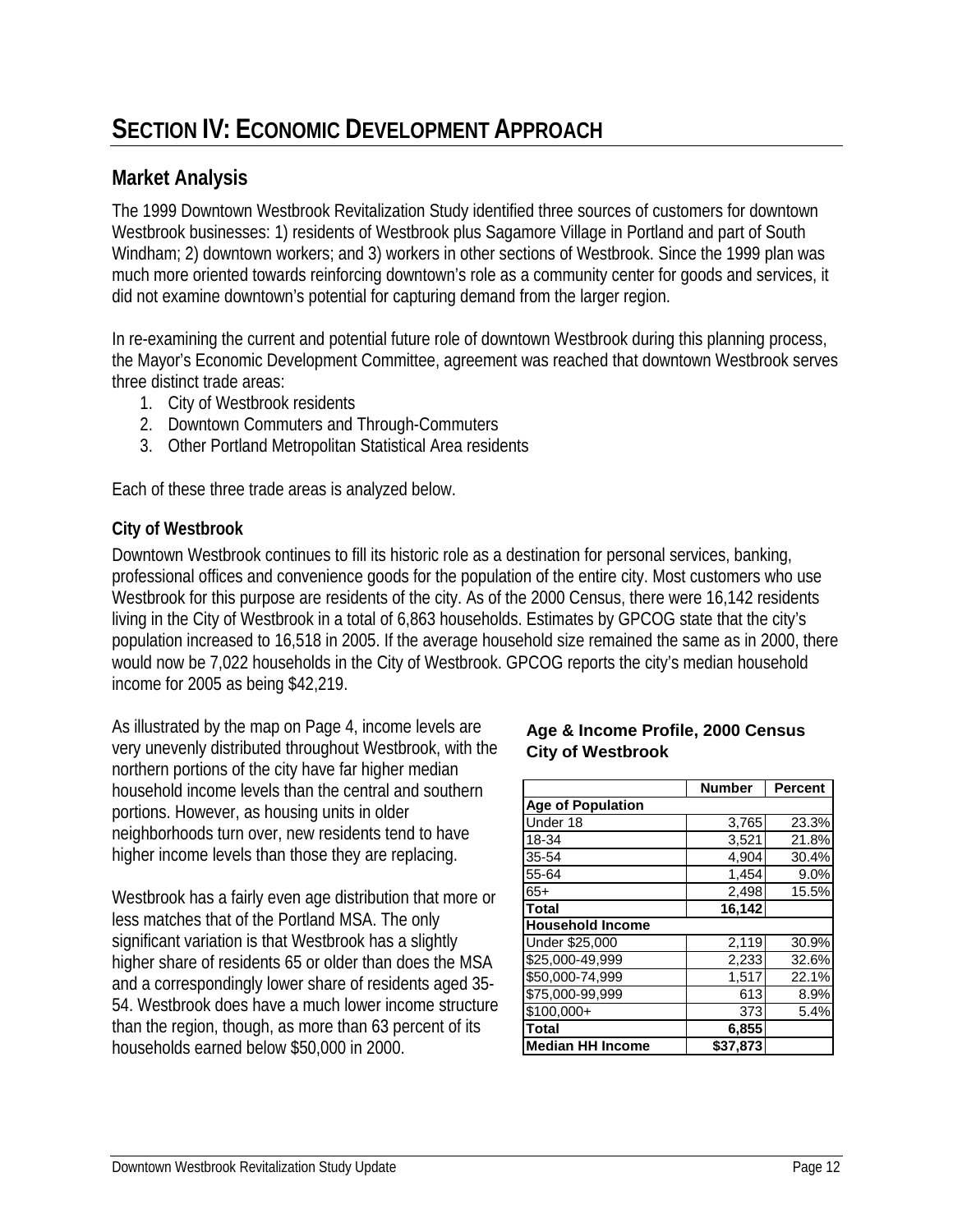Census data estimated Westbrook's aggregate household income in 2000 as \$311.1 million. Assuming that the average household will spend up to a third of its annual income on the purchase of all types of goods and services, the total buying power of the city's resident base is about \$104 million. Given downtown Westbrook's proximity to Portland, the Maine Mall area in South Portland and even the Westbrook Crossing power center, downtown is not likely to capture a majority share of resident spending. However, even one quarter of the resident spending base would represent \$26 million in annual sales. At a sales productivity level of \$250 per square foot (a good target for downtowns), the resident market would support up to 104,000 square feet of retail and service space.

#### **Downtown Commuters and Through-Commuters**

This category includes both people employed in downtown Westbrook who patronize downtown businesses during the workday and those who simply pass through Westbrook twice each day. This latter category is mostly comprised of residents who live along the Route 25 and 237 corridors (mostly in Gorham, Windham and Standish) who commute to jobs in Portland or South Portland.

Though no official count is available to determine exactly how many people work in downtown Westbrook, it is reasonable to assume that at least one-third of the 11,485 people employed in Westbrook work in or around downtown. This would translate to about 4,000 downtown area employees. Considering the presence of two large employers (Disability RMS and Sappi Fine Paper), all of the businesses at the Dana Warp Mill, many professional employers, banks, retail stores, restaurants and government employees, this seems like a reasonable estimate. The profile of these individuals is decidedly mixed, with job types running the gamut from low-wage service jobs to six-figure management positions.

National research shows that the typical American worker, on average, spends about \$2,500 per year during the workday on retail goods and services. Thus, the total potential annual sales volume from downtown employees is estimated to be about \$10 million. Though this does not necessarily translate to purchases in downtown Westbrook, it is illustrative of the significant impacts that daytime workers can have on a downtown area.

Regarding commuters, Westbrook is situated along the Route 25 corridor, one of metro Portland's busiest commuter routes. At the present time, the best route for commuters from much of the western suburban region to Portland and South Portland is along William S. Clarke Drive to the Westbrook Arterial. The busiest stretch of this roadway, just to the west of Stroudwater Street, averaged 20,660 daily trips in 2005, according to MaineDOT. Main Street itself averaged 18,340 daily trips at its busiest point, just west of its intersection with Harnois Street.

A 2000 traffic study performed by DeLuca-Hoffman Associates for the new Hannaford store found that, between 4:45 and 5:45 PM on a given Tuesday in September, 1,030 cars traveled on Route 25 through the Spring Street intersection. If it is assumed that this peak hour represents half of all commuters, a total of 2,000 commuters would pass through downtown each day on the way to other locations. Though this is a conservative estimate, it still indicates a great deal of buying potential. If through-commuters averaged even just \$5.00 in purchases in Westbrook per day (which could include breakfast, dry cleaning, video rental, day care, dinner pick-up, etc.), over a 240-day work year, it would represent \$2.4 million in annual sales to the downtown area.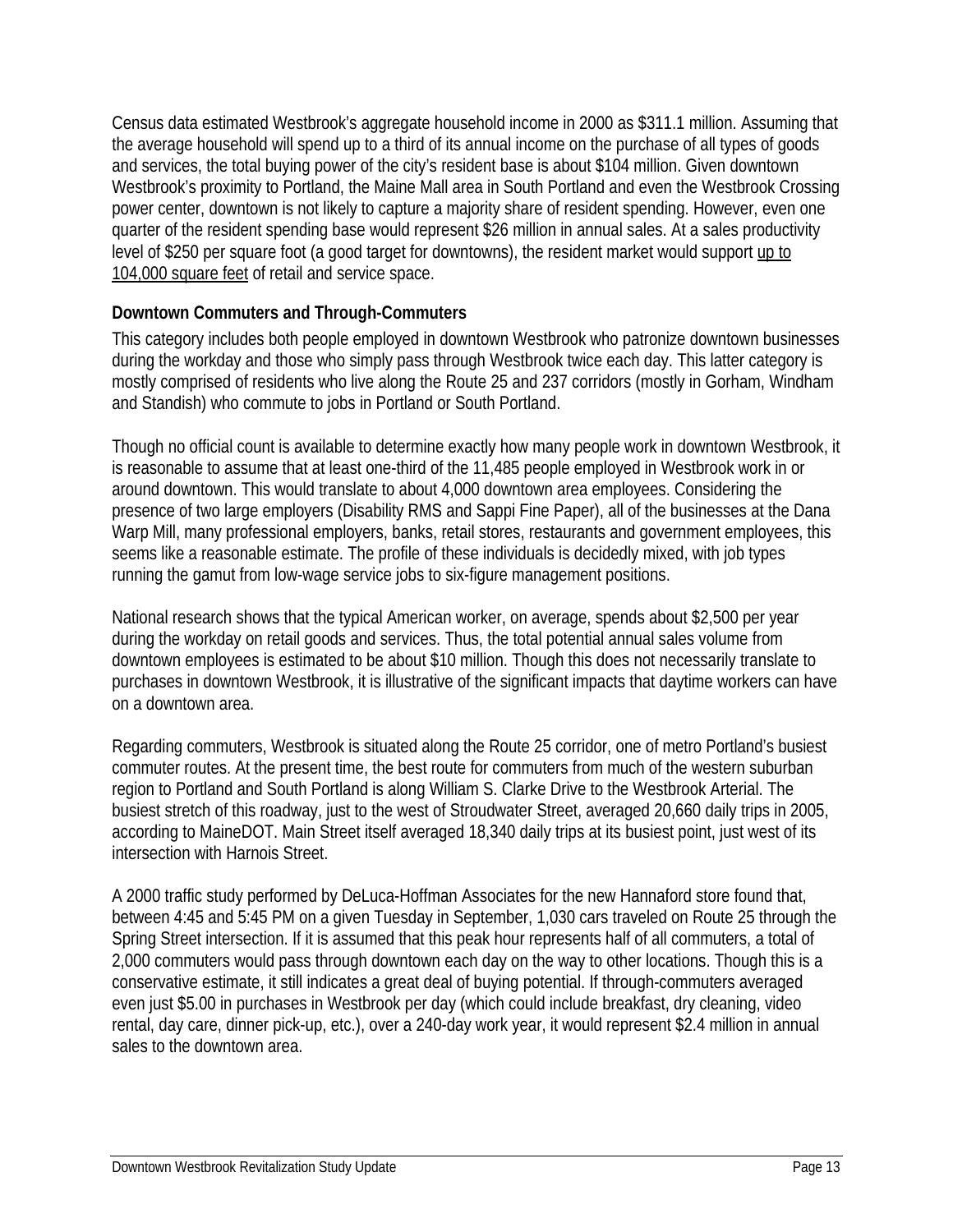Combining these two groups, the total potential annual buying power of the commuter market is \$12.4 million. If downtown is able to capture 50 percent of this market, it would translate to \$6.2 million in annual sales, which would support about 25,000 square feet of space.

#### **Portland Metropolitan Statistical Area**

Westbrook's recent emergence as a secondary center for the creative economy should continue in the coming years. As this population grows, more performances, concerts, art openings, festivals and other regionally-oriented events will take place in downtown Westbrook, enhancing the appeal of the city as a regional destination. With this in mind, the remaining population of the Portland MSA should very much be considered a trade area for downtown Westbrook. '

The table to the right shows the Portland MSA's age and income profile. While the region's age structure is very similar to Westbrook's, the income profile is far stronger: more than 22 percent of all households in the region earn more than \$75,000, compared with just 14 percent of Westbrook residents. The region's median household income as of 2000 was \$44,707, about \$7,000 higher than Westbrook's.

#### **Age & Income Profile, 2000 Census Portland MSA**

|                          | <b>Number</b>    | <b>Percent</b> |
|--------------------------|------------------|----------------|
| <b>Age of Population</b> |                  |                |
| Under 18                 | 56,829           | 23.3%          |
| 18-34                    | 53,911           | 22.1%          |
| 35-54                    | 80,616           | 33.1%          |
| 55-64                    | 20,859           | 8.6%           |
| $65+$                    | 31,329           | 12.9%          |
| <b>Total</b>             | 243,544          |                |
| <b>Household Income</b>  |                  |                |
| Under \$25,000           | 25,154           | 25.2%          |
| \$25,000-49,999          | 30,157           | 30.2%          |
| \$50,000-74,999          | 21,929           | 22.0%          |
| \$75,000-99,999          | 10,857           | 10.9%          |
| $$100,000+$              | 11,629           | 11.7%          |
| <b>Total</b>             | 99,726           |                |
| <b>Median HH Income</b>  | $\sqrt{344,707}$ |                |

The implication of this income structure is that, as a whole, Portland area consumers have more buying power than do Westbrook's residents. Thus, as a target market, the regional market can be expected to be willing to spend more money destination goods and services (e.g., entertainment, dining, event tickets, art purchases, high-end personal services etc.) than would the resident market. The aggregate income for the Portland MSA in 2000 was \$5.81 billion, so the expected regional buying power is about \$1.94 billion. While Westbrook should not reasonably expect to capture even more than one percent of this amount, that still translates to \$20 million in annual purchases. This volume of sales would support at least 80,000 square feet of retail and service space.

#### **Trade Area Summary**

Based on downtown Westbrook's competitive position in the region, it should currently be able to support at least 200,000 square feet of retail and service businesses. According to the profile of downtown usage produced for the 2006 *Downtown Parking Study/Management Plan*, downtown currently contains the following such space:

- 89,242 SF of retail
- 13,356 SF of restaurants
- 50,345 SF of general business uses
- Total: 152,943 SF of total retail/commercial uses

This total does not include the new Hannaford supermarket, which is located on the edge of downtown. This omission is very important as its inclusion would put the total supply of space over 200,000 SF. It therefore appears that, at the present time, downtown Westbrook has reached its potential for filling retail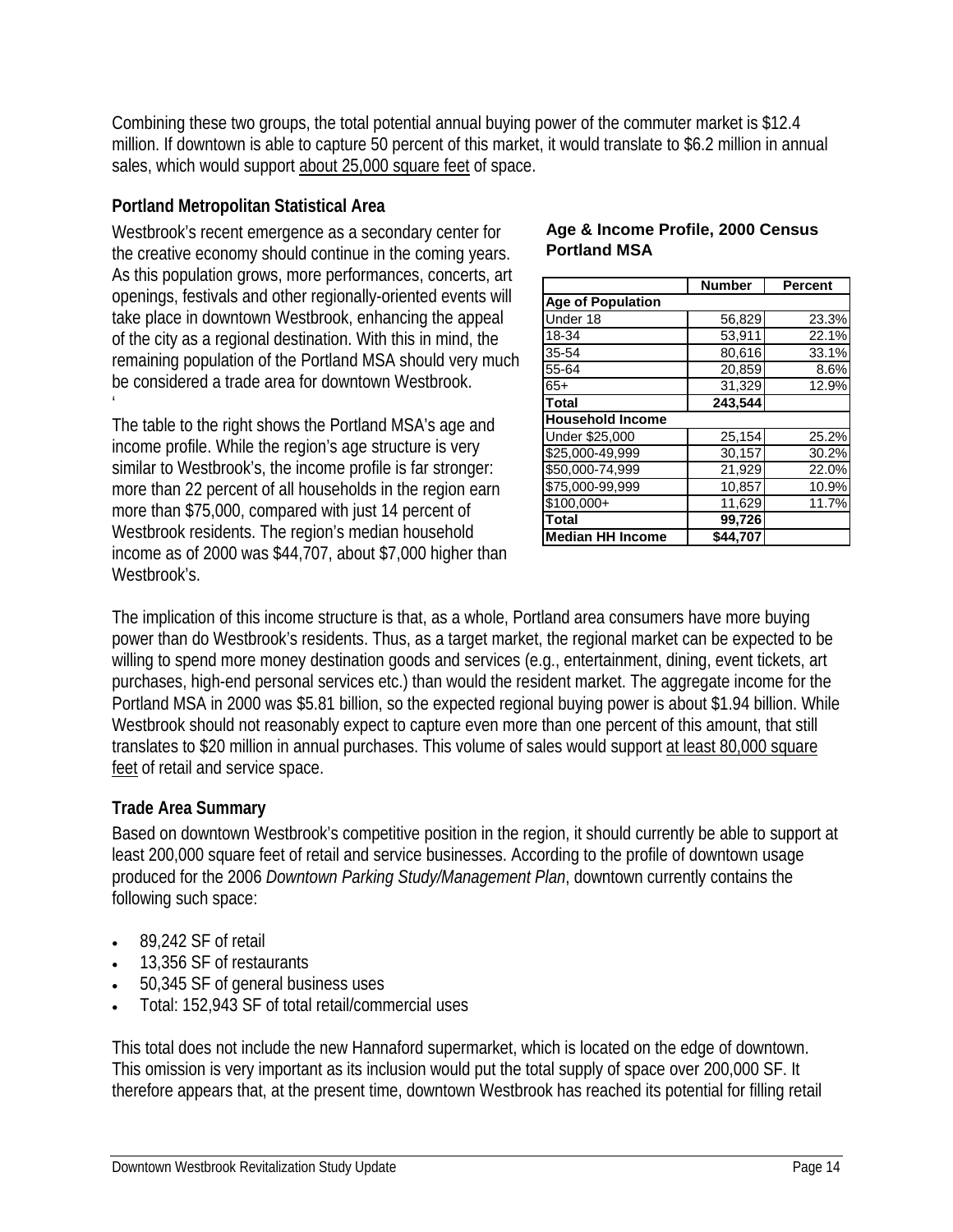and commercial space and that it will need to take steps to grow its resident and commuter markets and to work aggressively to enhance downtown's appeal to the regional market.

#### **Economic Development Strategies**

Economic development strategies for downtown Westbrook are designed to support the overall vision statement of this revitalization study: "We envision downtown Westbrook as a vibrant and culturally diverse center for living, working and playing."

In order to achieve this vision, a three-pronged approach to economic development is recommended for the City of Westbrook:

- 1. Grow target markets
- 2. Continue to invest in downtown's livability
- 3. Establish a coordinated Main Street effort

Approaches for each of these strategies follow. Specific implementation steps to support the three strategies are outlined in Section V.

#### **Strategy 1: Grow Target Markets**

The Trade Area Analysis demonstrated that downtown Westbrook is more or less serving the demand from its existing markets. Therefore, future expansion of downtown business activity will require growth in its target markets. Though each target market has very different needs, the viability of downtown as a "center for living, working and playing" depends on cultivating all three.

#### **City of Westbrook Residents**

While residential growth in all areas of the city should benefit downtown, attracting growth to outlying areas (particularly the Route 302 corridor) has not been a problem for Westbrook. The greater challenge in growing the resident market is to promote new housing development and rehabilitation of existing housing in downtown and in surrounding residential areas. Growing the resident base and improving these areas will have the added benefit of contributing to the revival of downtown's historic role as an "18-hour" activity center. The focus for growing the resident market should therefore be placed on building a stronger resident base in and immediately adjacent to downtown.

#### **Commuters and Through-Commuters**

There are two aspects to growing this market. The first is to continue to grow the population of daytime office workers in downtown. This strategy is linked very strongly to the need to identify and target redevelopment sites. Simply put, downtown Westbrook has no greenfield sites, so growing the base of office workers will require the redevelopment or re-use of sites already-developed sites.

The second piece of this strategy is to capture more spending from those who are just traveling through Westbrook twice each day. Downtown Westbrook does have an opportunity to become a hub for regional commuters both by investing in transit facilities and services and by offering businesses that specifically target through-commuters. Fairly quick action is needed on this strategy as a proposed spur from the Maine Turnpike to Gorham would undoubtedly result in altering the commuting patterns of residents of Gorham, Standish and other western suburban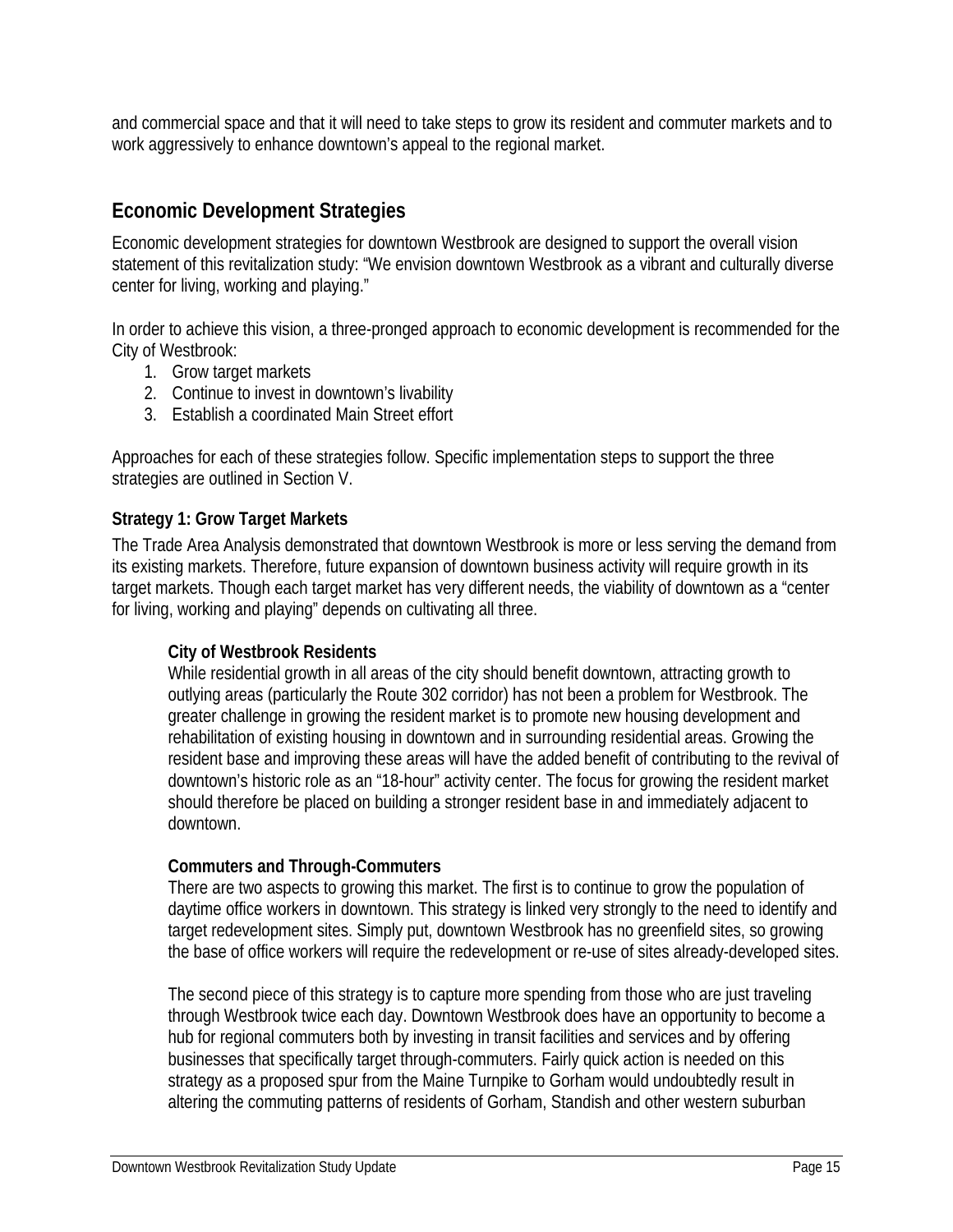towns. If these commuters become accustomed to using transit or services in Westbrook before such a spur opens, it would greatly enhance Westbrook's attractiveness for this market.

#### **Portland MSA Residents**

While the Portland MSA continues to grow and is expected to add tens of thousands of new residents in the coming years, the sheer size of the regional market is not downtown Westbrook's prime concern. Rather, from Westbrook's perspective, growing this market will be much more about increasing the appeal of the downtown Westbrook "brand" to a larger segment of the region's population. More special events, arts and culture-oriented businesses and, most of all, a coordinated marketing effort, will all contribute to Westbrook's appeal to the regional market.

#### **Strategy 2: Continue to Invest in Downtown's Livability**

To ensure the ongoing competitiveness of downtown Westbrook in the regional marketplace, the City of Westbrook will need to take steps to improve the livability of the downtown area for residents, employees and visitors alike. The results of recent public spending in downtown are evident, as the city's investment of \$16 million in the past few years on projects such as the Riverwalk Trail and the One Riverfront Plaza parking deck has produced \$27 million in private investment and created 750 new jobs in the downtown area. Future investments will need to be made to support a variety of projects, which could include:

- Gateway and wayfinding signage
- Public parks and open spaces
- Pedestrian improvements in downtown and connecting downtown with nearby neighborhoods
- Transit facilities
- Public parking improvements
- Property acquisition for redevelopment

These initiatives will require careful fiscal planning and coordination with other components of the overall economic development strategy.

#### **Strategy 3: Establish a Coordinated Main Street Effort**

Downtown leaders acknowledge the need to bring together businesspeople, property owners, community interests and city government under one banner for the good of downtown Westbrook. This effort will need to encompass business development, marketing, promotion and urban design functions and will require financial support from all involved partners. This model is already well established in literally hundreds of similar communities around the United States via the National Trust for Historic Preservation's Main Street Center. Closer to home the Main Street Maine program now has nine official communities, including Bath, Biddeford, Gardiner and Saco. Through this statewide and national network a great deal of information and support is available to Westbrook as it embarks on this effort.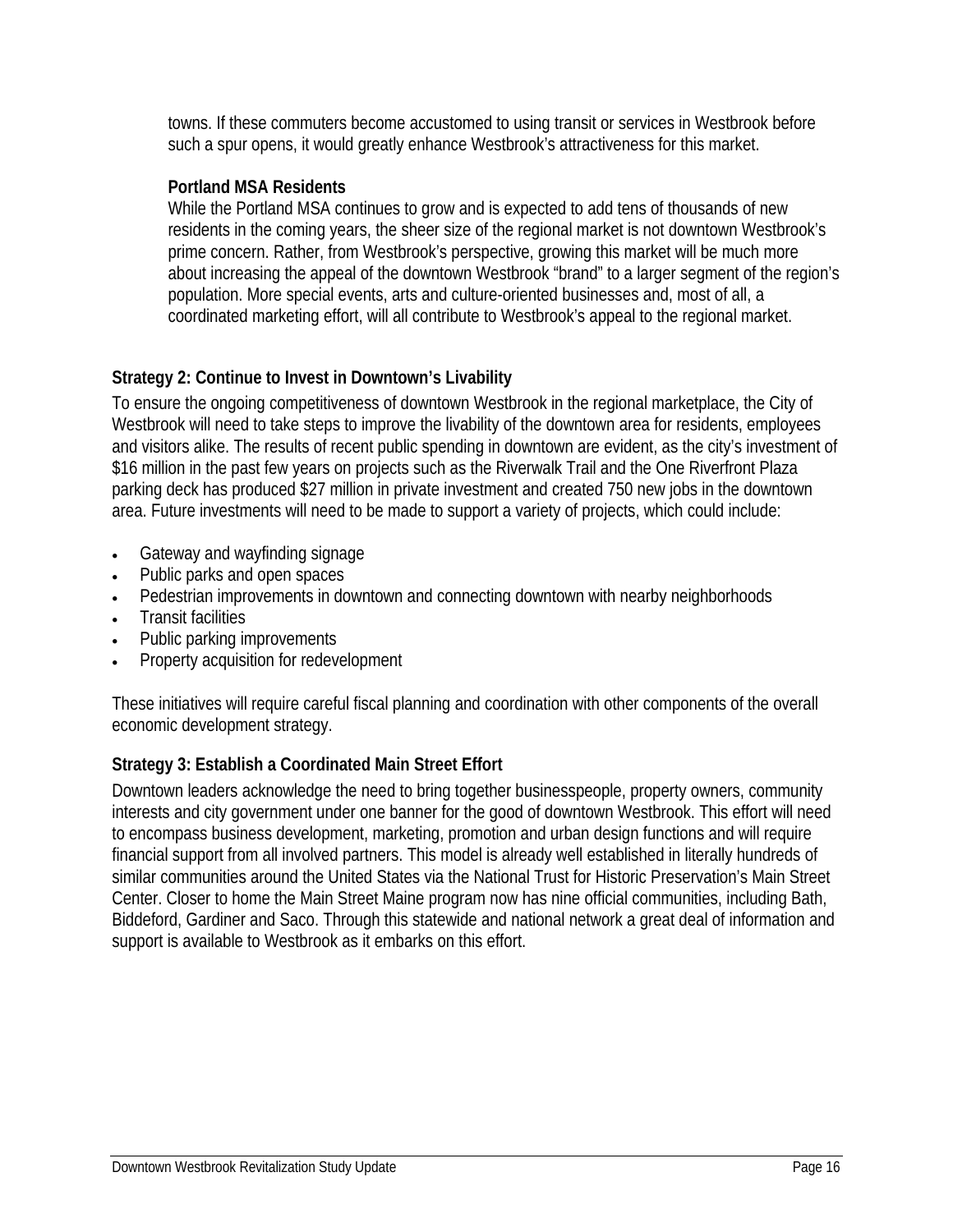#### **Key Redevelopment Sites**

In a built-out downtown area like Westbrook's, planning for future growth necessarily depends on the redevelopment of buildings and properties. This section briefly describes the key redevelopment sites in downtown and suggested approaches for each property.

#### **Site 1: Saccarappa Park**

The Saccarappa Park parcel is a 1.25-acre site located directly across the Presumpscot River from the Dana Warp Mill, fronting on Main Street. This parcel, which is owned by the City of Westbrook, is envisioned as a very high-intensity mixed-use development that will encompass retail, office and residential uses. Prospective developers have cited concerns about providing sufficient parking for this development, though better pedestrian access to nearby municipal parking would likely overcome the problem. The city is actively working with real estate developers to bring this project to fruition and hopes to sell the property for redevelopment in early 2007.

#### **Site 2: Maine Rubber Site**

This industrial site includes several buildings and a parking lot located on 1.25 acres at the western gateway to downtown Westbrook, between Main Street, William S. Clarke Drive and Saco Street. The city hopes the property owners will raze the existing buildings and issue a developer RFP for a multi-level office building with ground-level retail space.

#### **Site 3: Westbrook Commons**

This urban renewal area along Main Street just east of Bridge Street encompasses a public park and several privately-owned, one-story office and retail buildings around it. Though Westbrook Commons has long been targeted as a prime redevelopment area, little action has been taken to overhaul either its appearance or its function. In the coming years, the city should pursue a coordinated strategy to remake this area, including public investments in the park itself, new zoning regulations to require upper floor development and economic incentives to property owners.

#### **Site 4: Westbrook Housing Authority Site**

This 1.45-acre parcel at 789 Main Street contains a 13-unit apartment building that was recently rehabbed by WHA, but has about an acre of unbuilt land running all the way down to the Riverwalk Trail. WHA has further plans to develop housing on the rear portion of this site but has concerns about providing sufficient parking to support this project. The city will need to work with WHA to ensure that this parcel's development is both feasible and will support the goals of this study.

#### **Site 5: Scattered Auto-Oriented Businesses**

There are several businesses along the Main Street corridor that fall into the category of "automobileoriented," including gas stations, convenience stores, take-out restaurants and service businesses. While these may not be the most ideal land uses for a vibrant downtown area, the city need not force these businesses out in the name of downtown revitalization. Rather, it should pursue a strategy of working with the owners of such properties to mitigate the impacts of their land uses on downtown's visual and pedestrian environment. A combination of stronger zoning/design standards for these and other autooriented uses and targeted public investments to improve curb appeal and pedestrian access can accomplish this goal.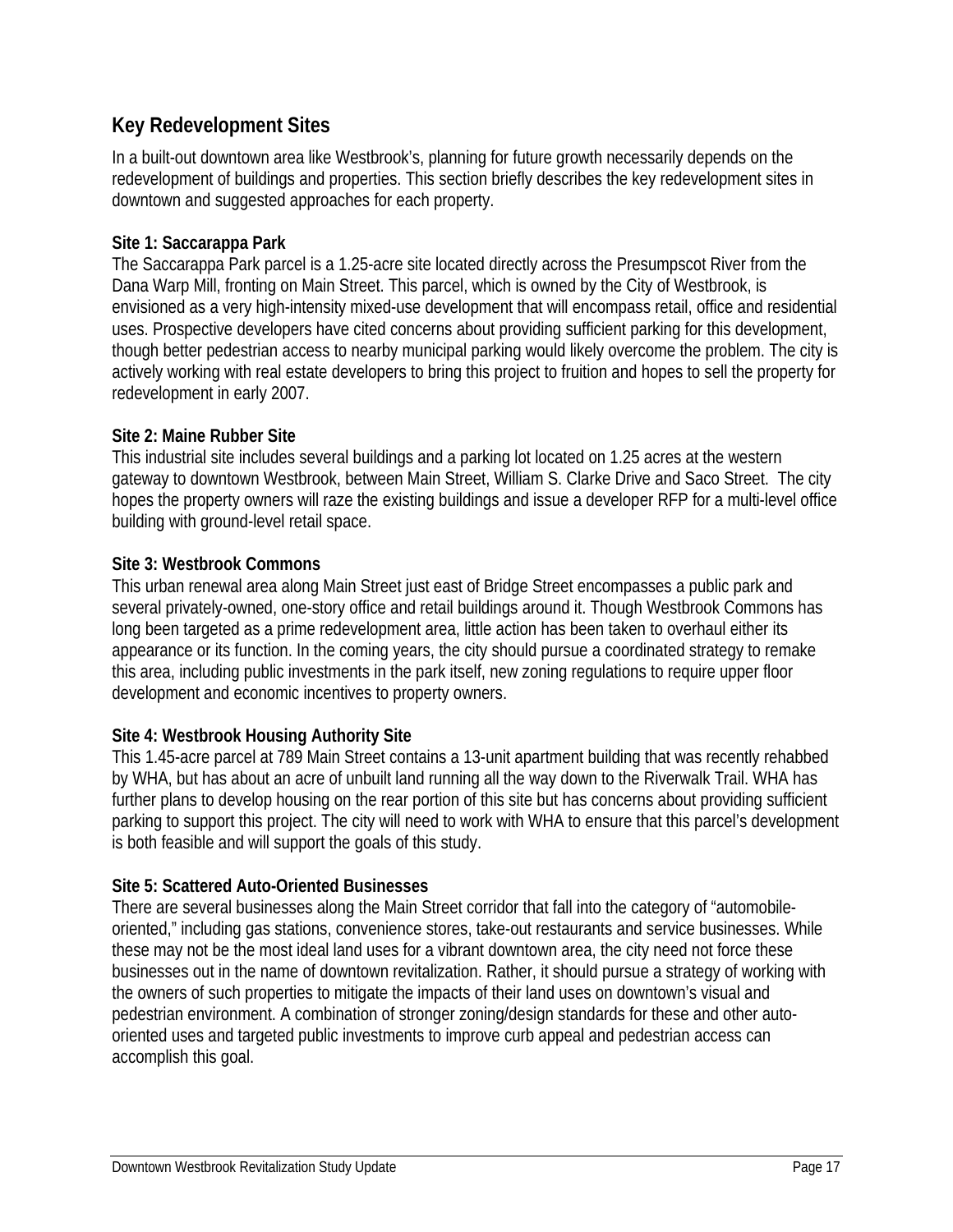## **SECTION V: IMPLEMENTATION PLAN**

This section lays out specific implementation actions to support the vision and goals of the Downtown Revitalization Study as presented in Section II. There are a total of 16 implementation actions proposed, with actions organized into three priority categories:

- Short-Term Actions (2007)
- Medium-Term Actions (2008-2009)
- Long-Term Actions (2010 or beyond)

For each implementation action, the following information is presented:

- Description of the action
- **Responsibility**
- Revenue Source(s)
- Potential Partners

A matrix showing all actions is presented at the end of this section.

#### **Short-Term Actions (2007)**

#### **Action 1: Establish a Westbrook Main Street Program**

Downtown Westbrook suffers from a leadership void. There has never been a sustained effort to bring together stakeholders from the business, real estate, community and governmental arenas for the betterment of downtown. With its stock of historic buildings and opportunities for positive redevelopment, Westbrook would benefit greatly from establishing a Main Street Program that follows the National Trust for Historic Preservation's "Main Street Four-Point Approach," which includes: Design, Economic Restructuring, Promotion and Organization.

The typical model for establishing a Main Street program is to form a working group that includes stakeholders from all arenas and to determine what sort of issues need to be addressed by the group. Once this group is formed, a presentation should be scheduled by the Maine Downtown Center, which coordinates the Main Street program at the statewide level. The Center's Main Street website is: http://www.mdf.org/downtown/msmprogram.html.

| Responsibility:            | Mayor's Economic Development Committee |
|----------------------------|----------------------------------------|
| Revenue Sources:           | City appropriation, private donations  |
| <b>Potential Partners:</b> | Maine Downtown Center                  |

#### **Action 2: Strengthen City Center Zone Requirements**

Westbrook's present City Center zoning district contains a number of features that contribute to reinforcing downtown identity, including no minimum lot size, no yard depth requirements, and no required parking for most use types. Also, the presence of a Village Overlay Zone provides for some historic preservation protections. Finally, the planned Downtown Housing Overlay would be very beneficial for stimulating downtown housing development.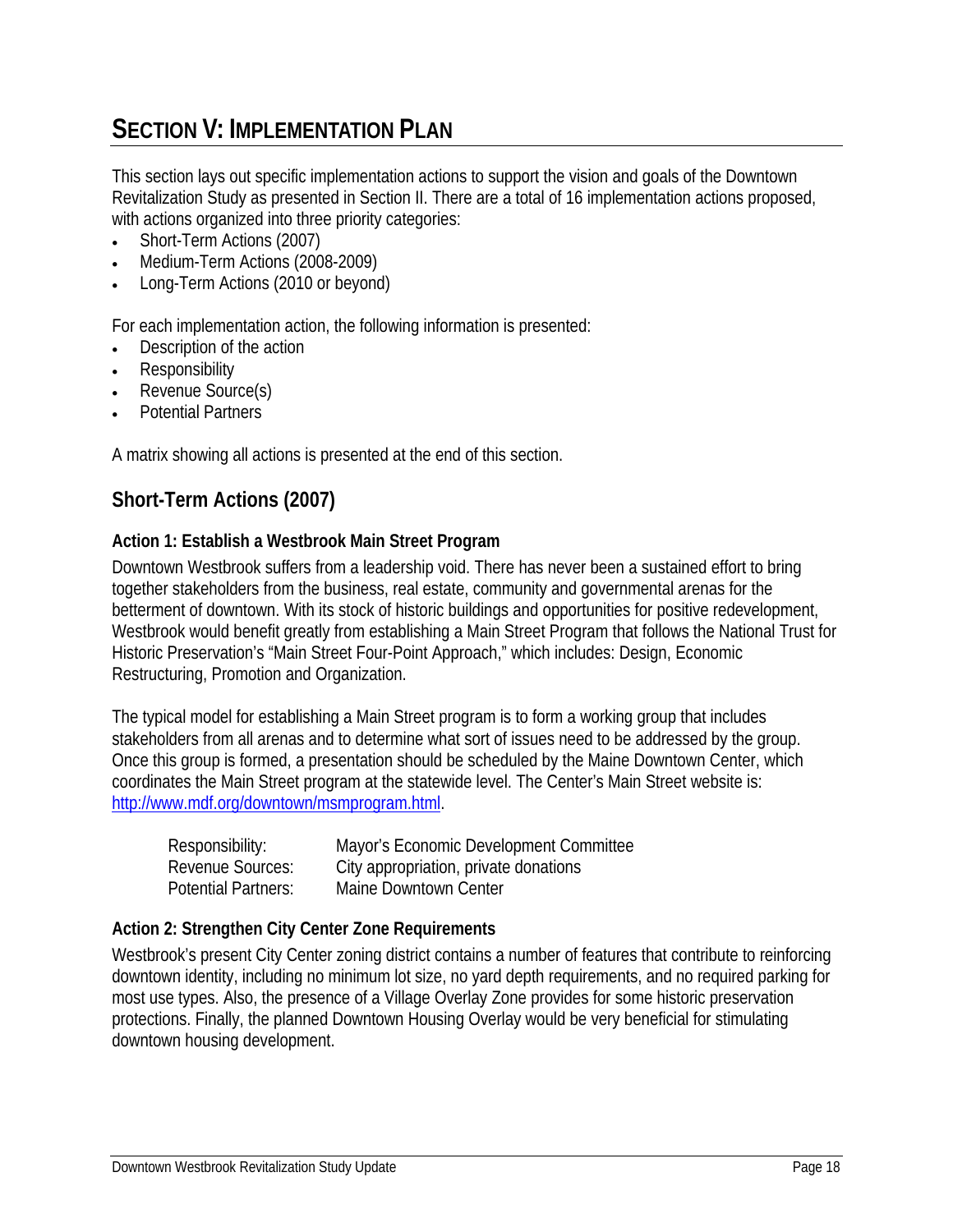Still, more should be done to ensure that future development and redevelopment activities are done in concert with village-scale building heights, setbacks, massing and design elements. Suggestions for improvements are:

- Establishing minimum building height of two stories (or three in priority areas)
- Establishing maximum building setbacks to ensure that development engages the street
- Offering density incentives for meeting planning goals (affordable housing, shared parking, etc.)
- Enacting design requirements for new buildings (massing, roof pitches, materials, etc.)

| Responsibility:            | City Planner, Planning Board           |
|----------------------------|----------------------------------------|
| <b>Revenue Sources:</b>    | NА                                     |
| <b>Potential Partners:</b> | Mayor's Economic Development Committee |

#### **Action 3: Develop a Gateway and Wayfinding Signage Plan**

Downtown Westbrook's gateways fail to provide visitors with a sense of arrival and there is little signage pointing motorists to public parking lots or to local landmarks. Attractive and consistent signage is needed throughout the downtown to raise its profile. The first step in this process would be to hire a physical planning contractor to prepare a gateway and wayfinding signage plan. Such a plan would include sign placement, landscaping recommendations, signage design, cost estimates and funding identification.

| Responsibility:            | Economic Development Director, Main Street Program |
|----------------------------|----------------------------------------------------|
| Revenue Sources:           | CDBG, PACTS, City appropriation                    |
| <b>Potential Partners:</b> | GPCOG, MaineDOT                                    |

#### **Action 4: Implement Parking Management Program**

The *Westbrook Downtown Parking Study/Management Plan*, completed in October, 2006, presents a comprehensive program for managing and expanding downtown's inventory of parking. This action is simply meant as an endorsement of the parking program as it relates to the goals of this study.

| Responsibility:            | Mayor, City Council                              |
|----------------------------|--------------------------------------------------|
| <b>Revenue Sources:</b>    | City appropriation, parking fees, bonding, PACTS |
| <b>Potential Partners:</b> | Main Street Program                              |

#### **Action 5: Conduct a Cultural Planning Effort**

Westbrook's creative economy boom has occurred largely due to the availability of affordable space at the Dana Warp Mill. With the Mill now nearly full the city now needs to take action to ensure the long-term viability of its arts and cultural resources. A cultural planning effort would bring together artists, nonprofits, city officials and business leaders in a unified manner to ensure the continued development of Westbrook's creative economy. The city is already pursuing a Maine Arts Commission grant for this purpose. Even if the grant is not awarded, the effort can be launched immediately in a more informal manner.

| Responsibility:            | Economic Development Director                                    |
|----------------------------|------------------------------------------------------------------|
| Revenue Sources:           | Maine Arts Commission, In-Kind Contributions                     |
| <b>Potential Partners:</b> | Warren Library, Westbrook Schools, GPCOG, Dana Warp Mill tenants |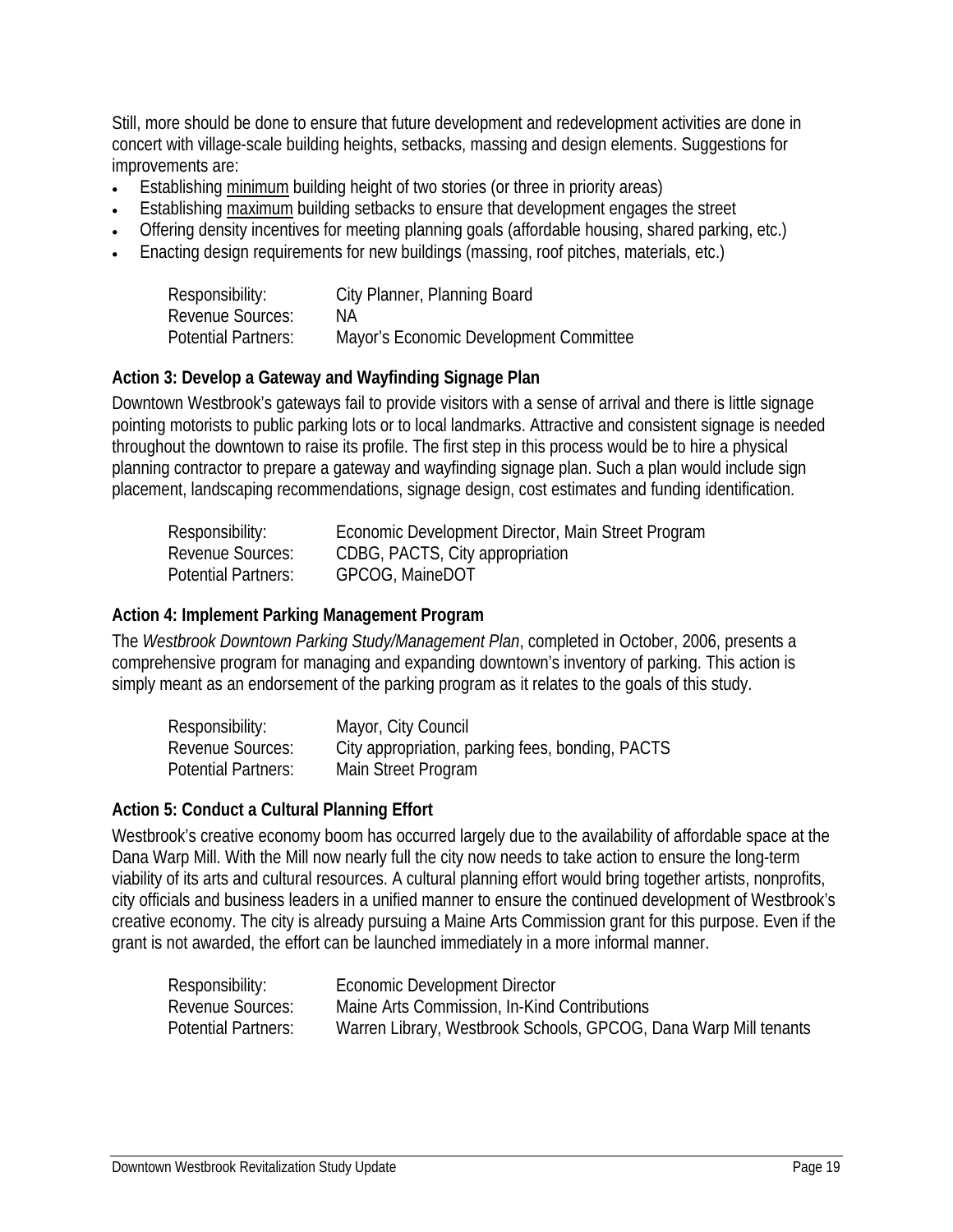#### **Medium-Term Actions (2008-2009)**

#### **Action 6: Institute a Downtown Marketing Program**

Westbrook's emergence as a regional hub of the creative economy is hampered by the city's negative image. Once the Main Street Program is off the ground, one of its first initiatives should be to assemble a comprehensive marketing program for downtown Westbrook. This program would ideally incorporate the work of the Cultural Plan (see Action 5).

| Responsibility:            | Main Street Program                                  |
|----------------------------|------------------------------------------------------|
| <b>Revenue Sources:</b>    | Program budget                                       |
| <b>Potential Partners:</b> | Economic Development Director, Maine Downtown Center |

#### **Action 7: Pursue Targeted Transportation Improvements**

Two areas of downtown, Bridge Street and Cumberland Mills, have been identified as having serious needs for transportation improvements. These areas need to be studied and subsequently improved to respond to these needs. Comprehensive engineering/planning work is needed at both locations.

| Responsibility:            | Mayor, City Council, City Engineer, City Planner |
|----------------------------|--------------------------------------------------|
| Revenue Sources:           | PACTS, City appropriation, bonding               |
| <b>Potential Partners:</b> | GPCOG, MaineDOT                                  |

#### **Action 8: Redevelop Public Space at Westbrook Commons**

The 1970s-era Westbrook Commons urban renewal area is universally acknowledged as an eyesore in the heart of downtown. As a first step in overhauling this section of downtown, the city should remake the harsh public space as an inviting "pocket park" that serves the whole downtown core. Contractors will be needed for landscape architecture and engineering services for this purpose.

| Responsibility:            | Mayor, City Council, City Planner      |
|----------------------------|----------------------------------------|
| <b>Revenue Sources:</b>    | CDBG, Downtown TIF, City appropriation |
| <b>Potential Partners:</b> | Main Street Program                    |

#### **Action 9: Stage Additional Special Events**

There are presently very few special events that draw people into downtown Westbrook. With the presence of Riverbank Park, the Riverwalk Trail and, potentially, a remade Westbrook Commons, there are several locations where public gatherings could be held. A central role of the Main Street program will be to hold such events, which could include concerts, movies, kids events, art shows or sporting events. Such special events would introduce downtown Westbrook to wider audiences and would help raise the image of the entire community.

| Responsibility:            | Main Street Program                      |
|----------------------------|------------------------------------------|
| <b>Revenue Sources:</b>    | Donations, event revenues                |
| <b>Potential Partners:</b> | Recreation Department, Westbrook Schools |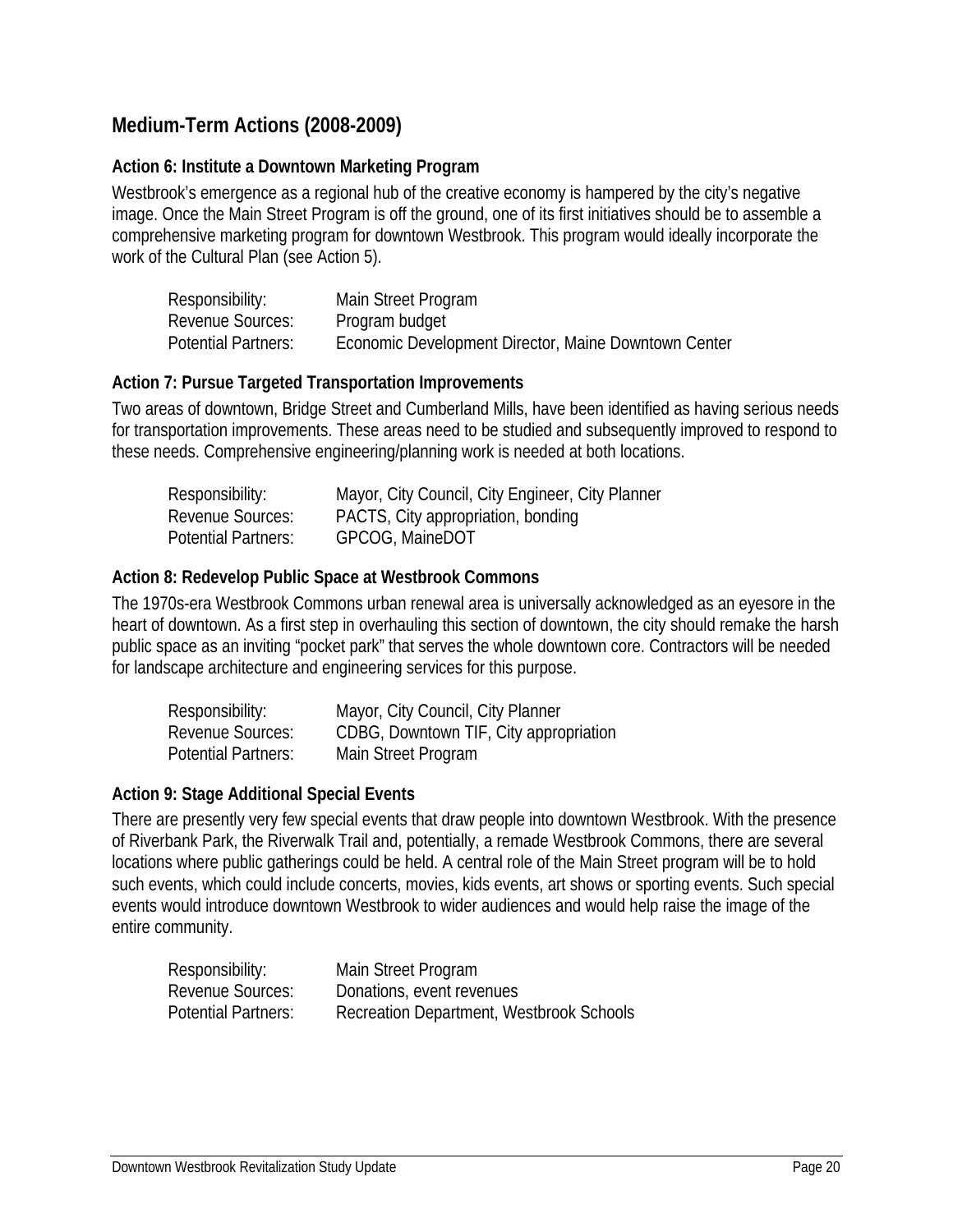#### **Action 10: Build Bus Shelters along Main Street**

One reason for limited transit use in Westbrook is the absence of bus shelters. As part of the larger effort to beautify downtown and to boost pedestrian accessibility, shelters are needed at key locations. Depending on budget, shelters could be built near the intersections of Main Street and Saco Street, Bridge Street, Stroudwater Street, Westbrook Arterial and Cumberland Avenue. Design and construction assistance may be available from academic sources such as the U-Maine Augusta architecture program or the Westbrook Regional Vocational Center.

| Responsibility:            | City Engineer, Economic Development Director       |
|----------------------------|----------------------------------------------------|
| <b>Revenue Sources:</b>    | METRO, PACTS, Downtown TIF                         |
| <b>Potential Partners:</b> | UMA architecture program, Vocational Center, GPCOG |

#### **Action 11: Develop Efficient Mortgage Program**

Developed by the Institute for Locational Efficiency (ILE) and funded by Fannie Mae, the Location Efficient Mortgage® (LEM) model is designed to reduce homeownership costs for families living in locations with superior walkability and transit access. In such locations, households incur much lower transportation costs than in outlying areas, so the housing cost-to-income ratio used by lenders can be higher. A LEM pilot program has recently been launched in Chicago, Los Angeles, San Francisco and Seattle, with the intention of expanding it to other areas in the near future. If the official program is not expanded to metro Portland, Westbrook could pursue its own initiative to work with lenders to use a similar approach to boost homeownership opportunities in downtown Westbrook.

| Responsibility:            | Economic Development Director |
|----------------------------|-------------------------------|
| Revenue Sources:           | TRD                           |
| <b>Potential Partners:</b> | Local Banks, Fannie Mae       |

#### **Action 12: Develop Downtown Commuter Hub Facility**

Despite downtown Westbrook's prominent role in the region's commuter system, it lacks express commuter bus service to downtown Portland and has no park and ride facilities. Developing a commuter hub facility could offer several benefits to downtown: improved traffic flow, increased attractiveness of nearby residential areas, business opportunities and better accessibility. This facility could include several elements:

- park & ride lot
- express bus service to downtown Portland and/or to the USM Gorham and Portland campuses
- convenience and service retail (coffee shop, prepared foods, day care, dry cleaner, video rental, etc.)
- links to bicycle trails

| Responsibility:            | Mayor, City Council, City Engineer |
|----------------------------|------------------------------------|
| <b>Revenue Sources:</b>    | PACTS, METRO, Downtown TIF         |
| <b>Potential Partners:</b> | GPCOG, MaineDOT, USM               |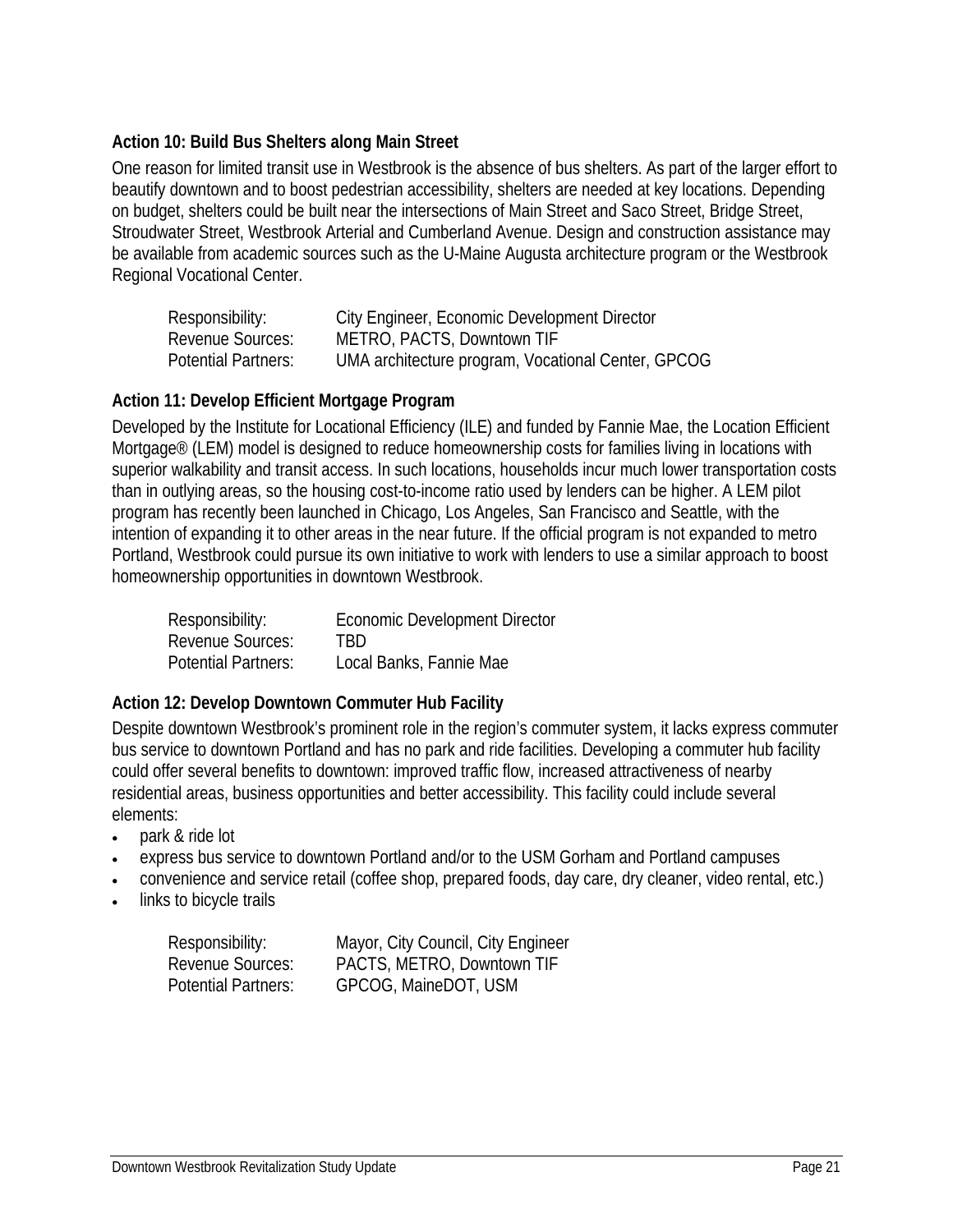#### **Long-Term Actions (2010 or beyond)**

#### **Action 13: Invest in Comprehensive Streetscaping Program**

This action is envisioned as a continuation of the gateway and wayfinding signage program (Action 3) and Westbrook Commons improvements (Action 8), and is aimed at improving streetscaping throughout the downtown area. As shown in Appendix A, plantings, streetlights and sidewalks are all in need of improvements. This effort will be time consuming and expensive, but funding should be available from a variety of state programs (depending on state priorities at that time), as well as from local sources. Ultimately, the goal is to switch the street environment from being a liability into an asset.

| Responsibility:            | Mayor, City Council                        |
|----------------------------|--------------------------------------------|
| <b>Revenue Sources:</b>    | Downtown TIF, CDBG, Various state programs |
| <b>Potential Partners:</b> | Main Street Program                        |

#### **Action 14: Explore Additional Sidewalk and Trail Connections**

Improvements in the William S. Clarke Drive corridor are planned over the next several years, with an emphasis on connecting neighborhoods to the south of this major thoroughfare to Main Street and the riverfront. In addition to these improvements, there are other needs for connectivity that should be explored:

- Use of the abandoned railroad corridor from Main Street to Riverside Street in Portland
- A potential pedestrian bridge from the Frenchtown neighborhood to Riverbank Park
- Pedestrian connections from Main Street to the Hannaford supermarket
- Better pedestrian accessibility in the Dana Warp Mill area

| Responsibility:            | Mayor, City Council, City Planner |
|----------------------------|-----------------------------------|
| <b>Revenue Sources:</b>    | PACTS, Downtown TIF               |
| <b>Potential Partners:</b> | Portland Trails, GPCOG            |

#### **Action 15: Pursue Strategic Acquisitions of Redevelopment Sites**

If priority redevelopment sites prove to be difficult to redevelop through regulation and incentives, the city should be prepared to acquire such properties to prepare and hold for redevelopment. This action is intended as a backup position if it becomes clear that less intrusive means are not bearing fruit.

| Responsibility:            | Mayor, City Council, Economic Development Director |
|----------------------------|----------------------------------------------------|
| Revenue Sources:           | Downtown TIF, bonding                              |
| <b>Potential Partners:</b> | NA.                                                |

#### **Action 16: Plan for "Quality Places" Funding for Downtown Improvements**

The State of Maine will be considering the establishment of a \$190 million "Quality Places Fund" in the near future. By 2010, this program may be in place, with funds available to support a variety of downtown revitalization activities. Should this fund be established, Westbrook should begin to assemble its "wish list" for downtown projects in preparation for future applications

| Responsibility:            | Mayor's Economic Development Committee, ED Director |
|----------------------------|-----------------------------------------------------|
| <b>Revenue Sources:</b>    | NА                                                  |
| <b>Potential Partners:</b> | NΑ                                                  |